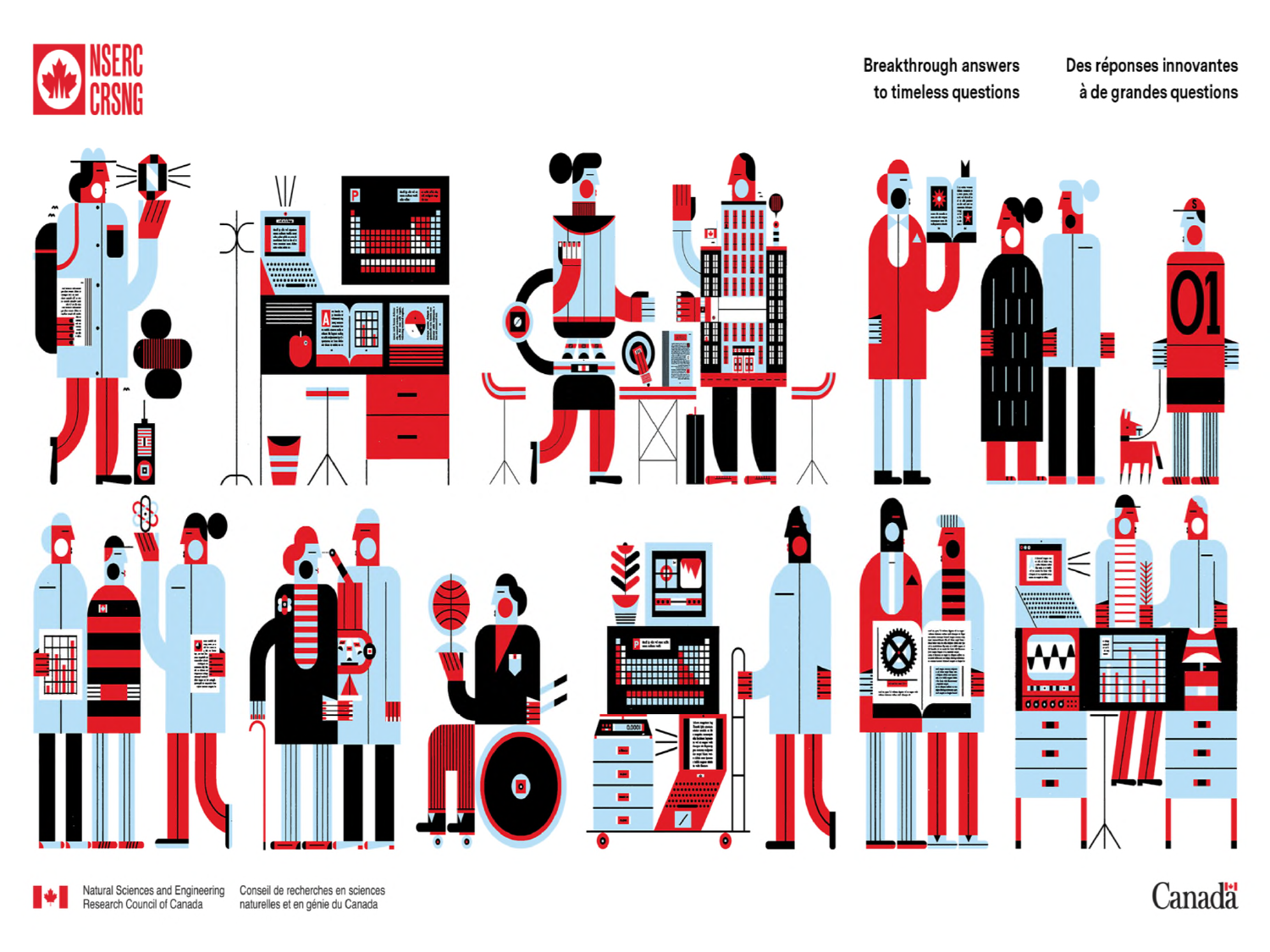

# **Collaborative Research and Training Experience (CREATE) Program**

Information session for prospective applicants

February 10, 2022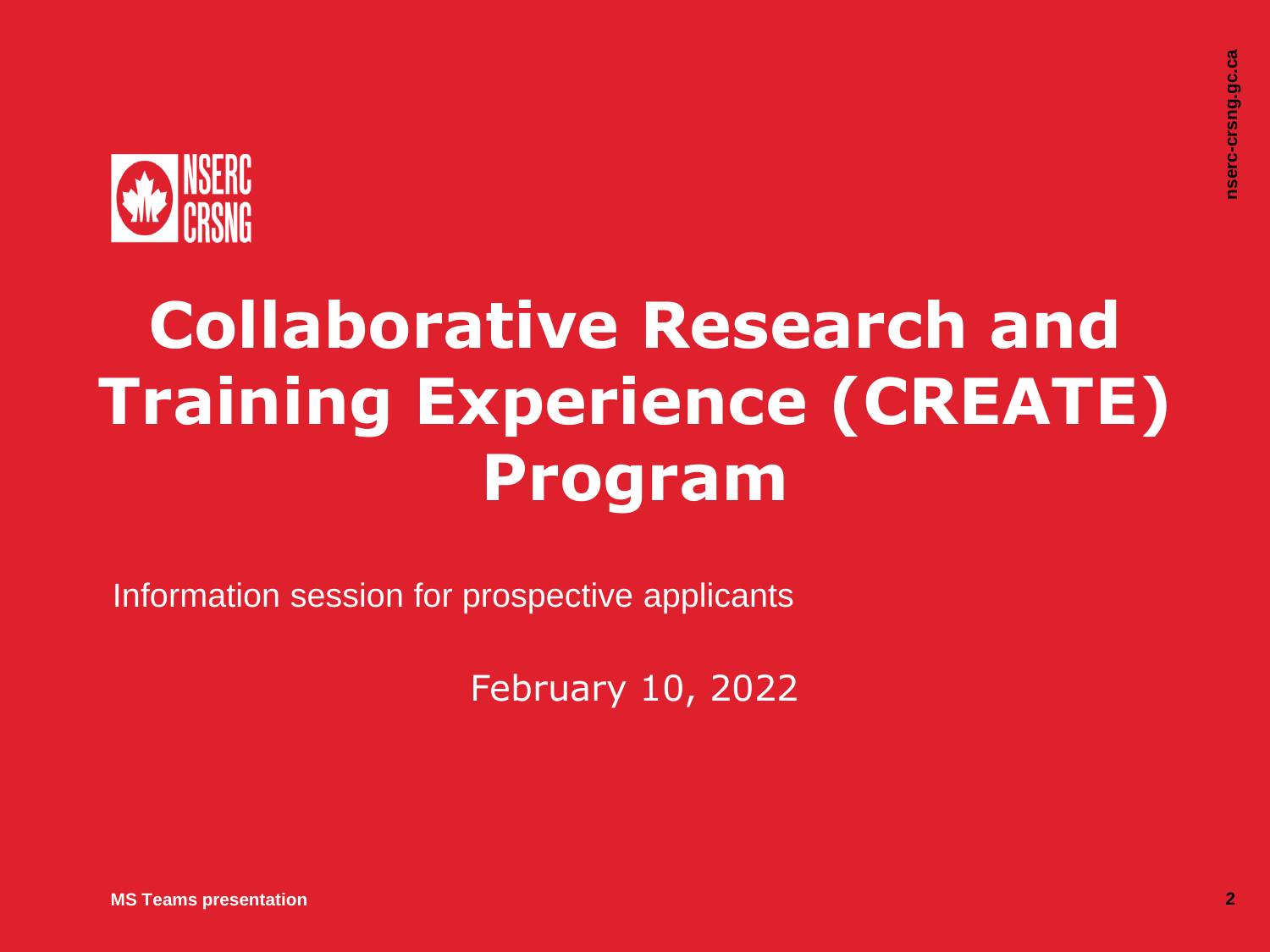#### **Welcome**

- Manager: Teresa Jurewicz
- Program Officers:
	- Guy Faubert (pre-award)
	- Samantha Gollop (post-award)
- Program Assistant:
	- Valerie Bloom

#### **[CREATE@NSERC-CRSNG.GC.CA](file:///\ottanvdifs01VDI_UserDatavblAppDataRoamingOpenTextOTEditEC_cs971c48906123CREATE%40NSERC-CRSNG.GC.CA)**

| ×.<br>羅<br>ı |   |
|--------------|---|
|              | O |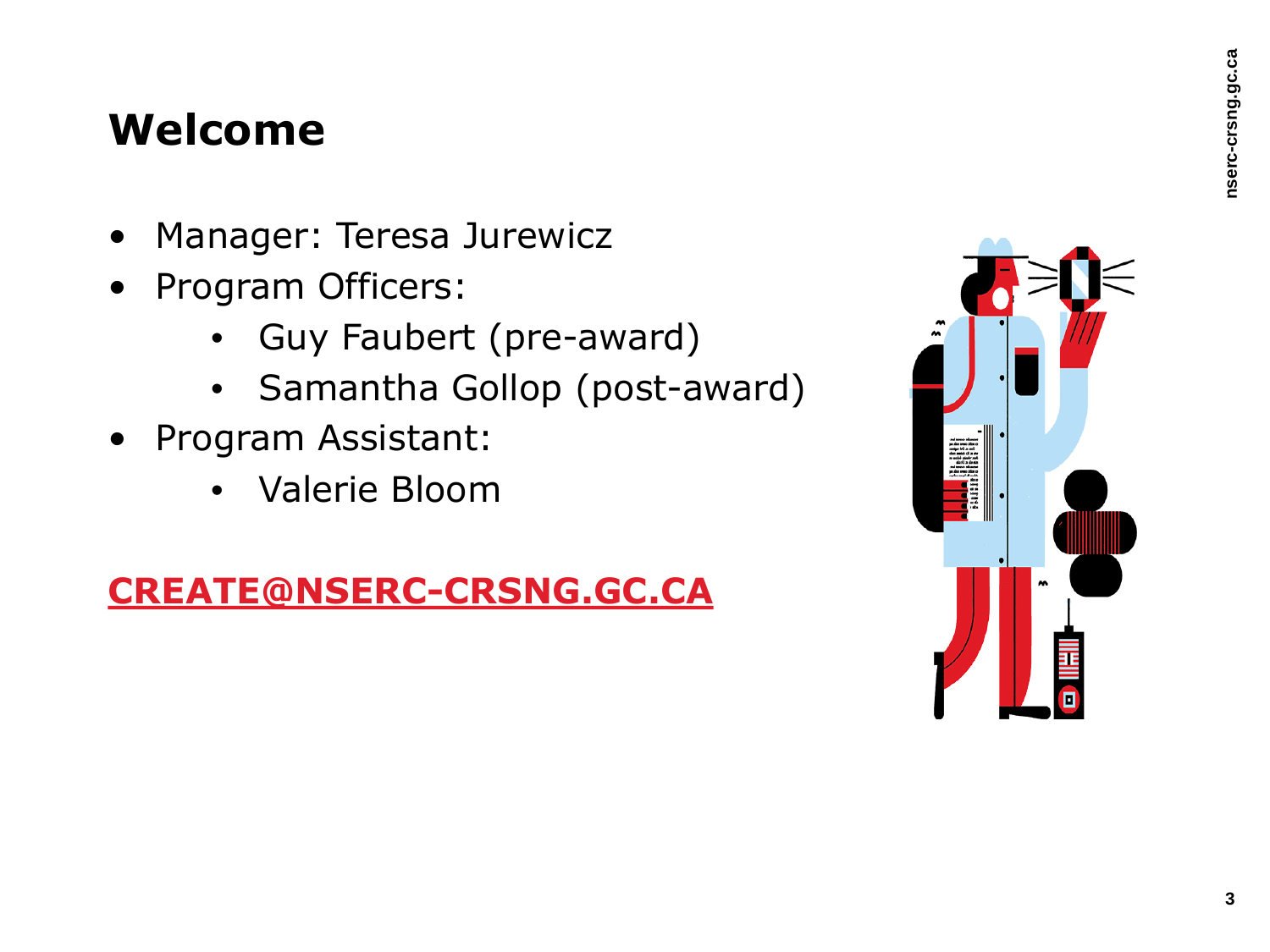# **Table of contents**

- 1. Program overview
- 2. Application procedures
- 3. Competition statistics and other information

| $\bullet$<br>000<br>a.                     | $\sim$<br>٠<br>٠<br>٠ |  |
|--------------------------------------------|-----------------------|--|
| <b><i><u>BIRD LIGHT</u></i></b><br>0000000 | E                     |  |
|                                            |                       |  |
|                                            |                       |  |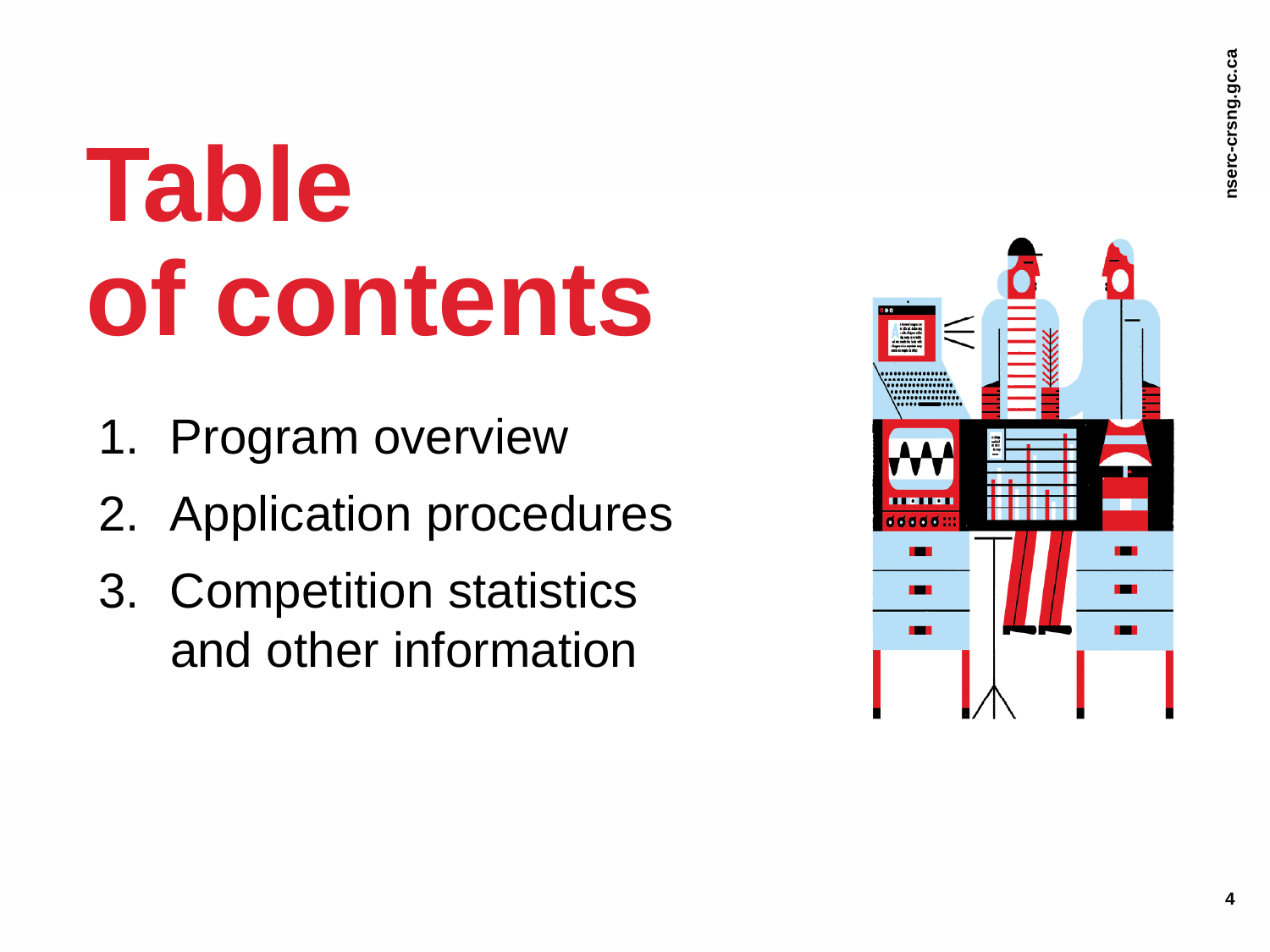# **1. Program Overview**

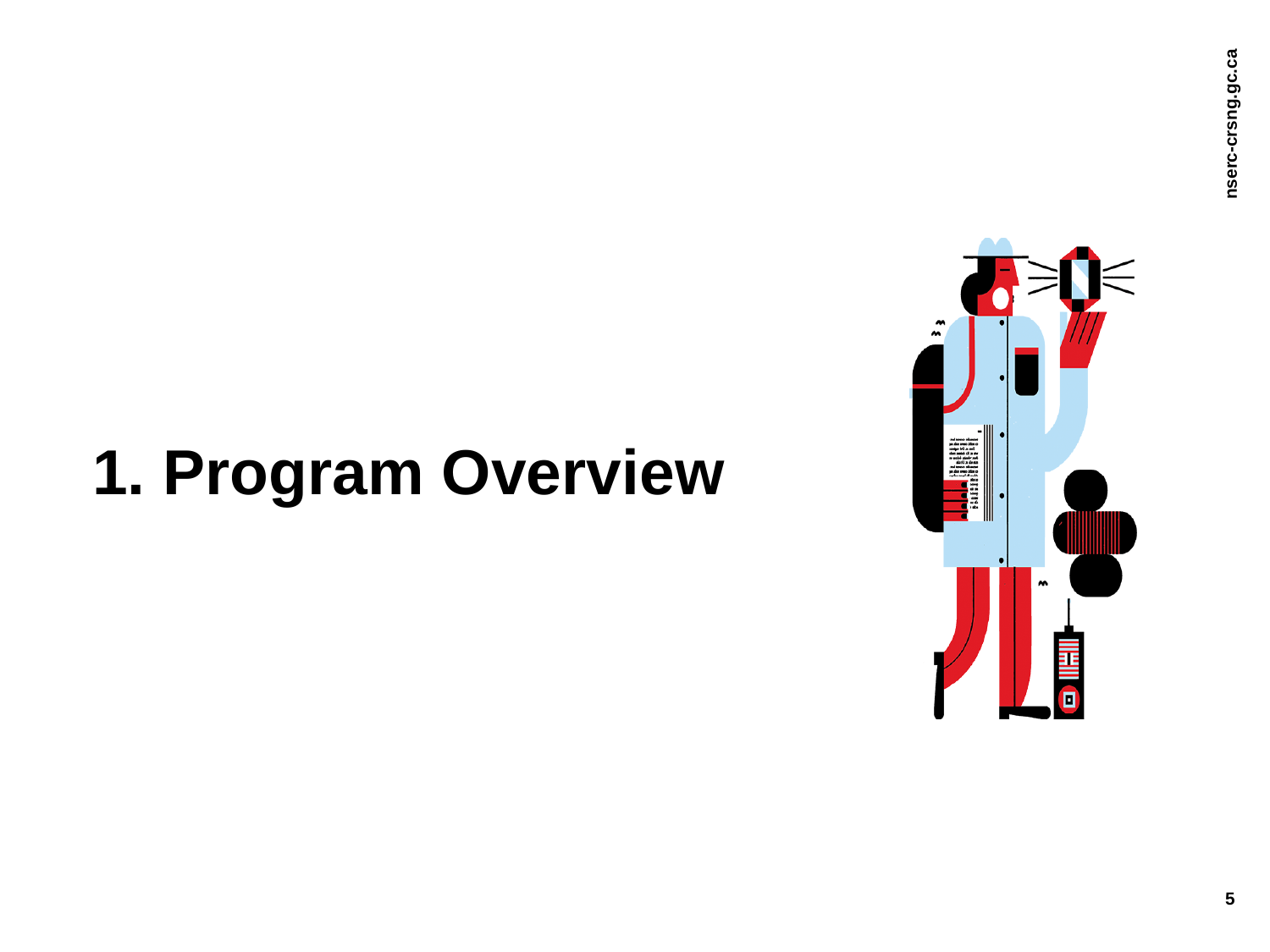### **Program objectives**

CREATE supports the training and mentoring of students and postdoctoral fellows from Canada and abroad through the development of innovative training programs that:

- Encourage collaborative and integrative approaches that address significant scientific challenges
- Facilitate the transition of new researchers from trainees to productive employees in the Canadian workforce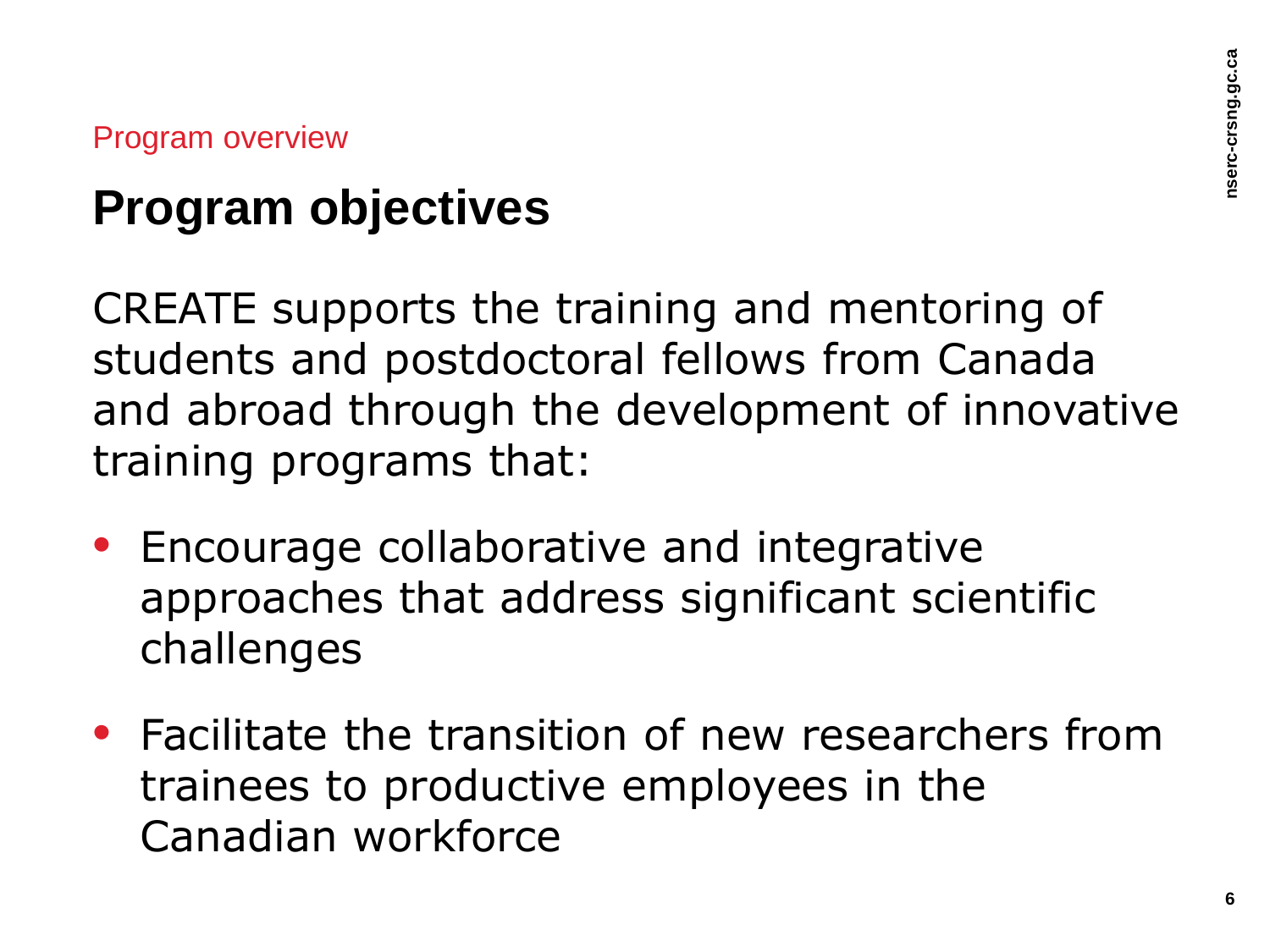### **Program objectives**

CREATE encourages

- Enriched training and mentoring experiences
- Improved job readiness
- Professional skills development
- Industrial collaboration
- Student mobility
- Interdisciplinary research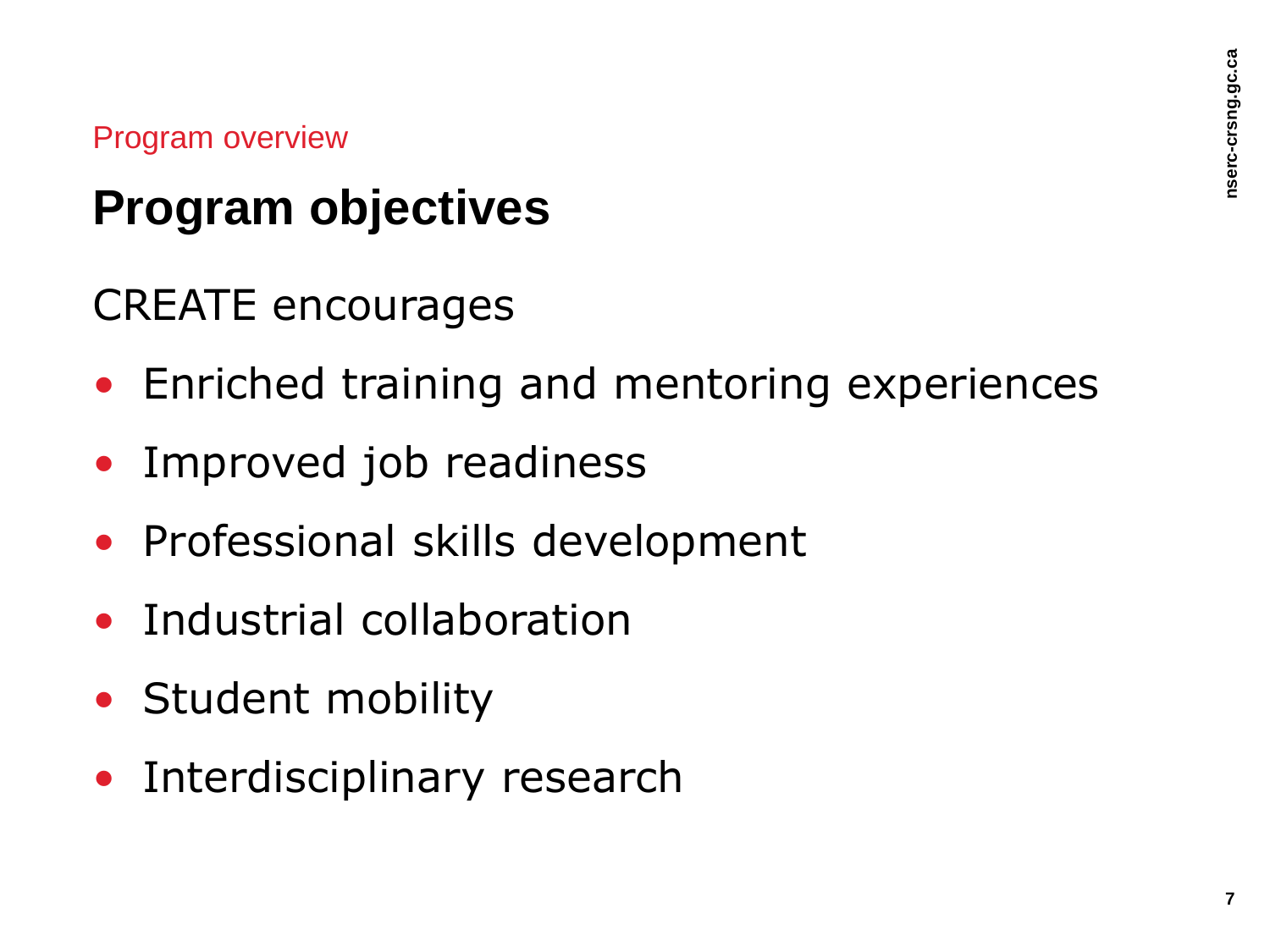#### **Program objectives**

Qualities of successful CREATE Initiatives

- Innovative nature
- Rich training and mentoring environment
- Strong delivery of professional skills along with mechanisms to ensure all trainees fully benefit and participate
- Capacity to raise the standard for best practices in training and mentoring
- Equity, diversity and inclusiveness of research team and trainees
- Promoting collaboration and international awareness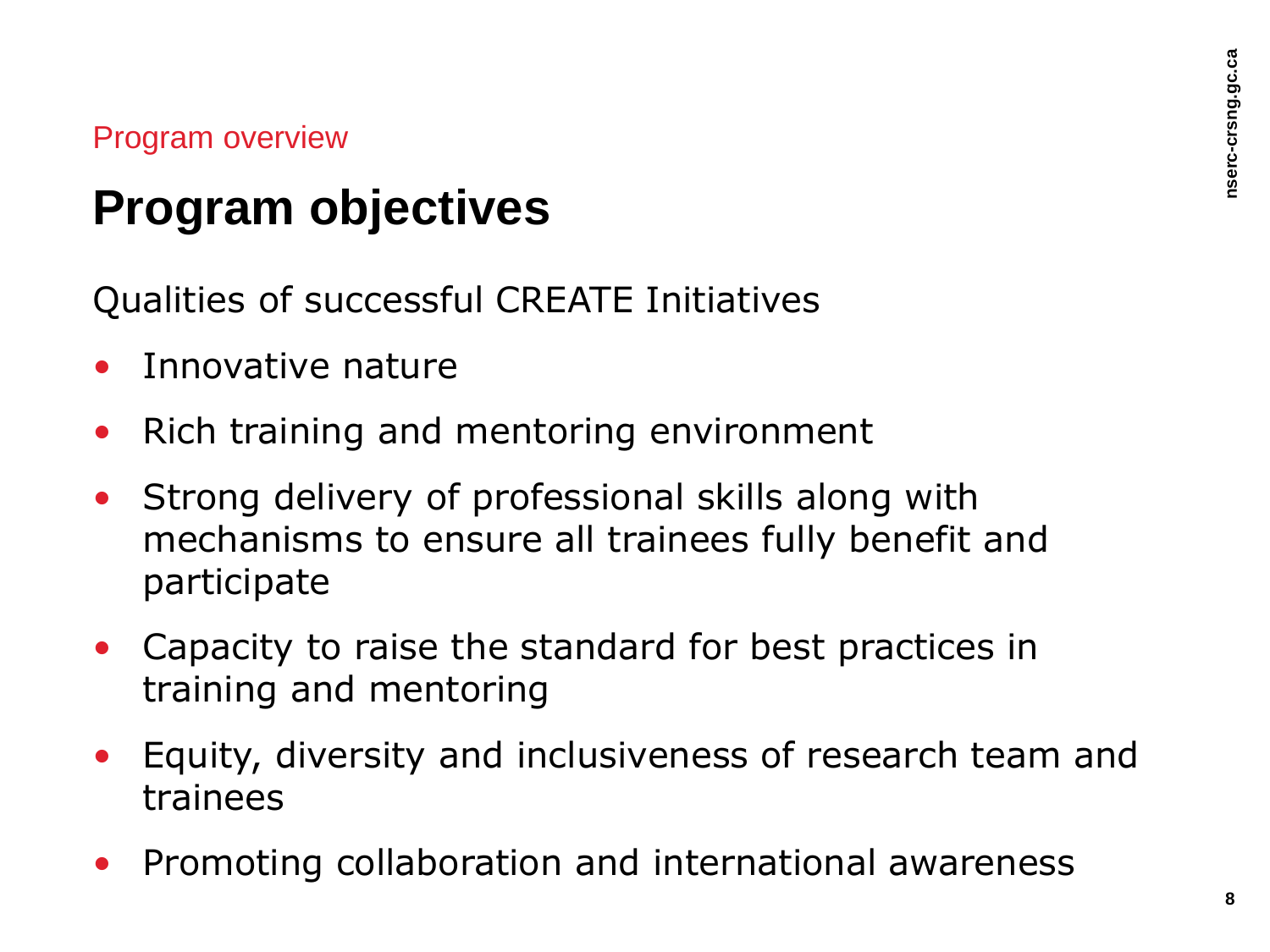### **Value of grant**

- Year 1: Normally, \$150,000 (± \$50,000)
- Years  $2 6$ : Normally, \$300,000 ( $\pm$  \$50,000) per year

- Total: **up to \$1,650,000** over 6 years
- Non renewable
- Start Date: April 1 default or Sep 1 by request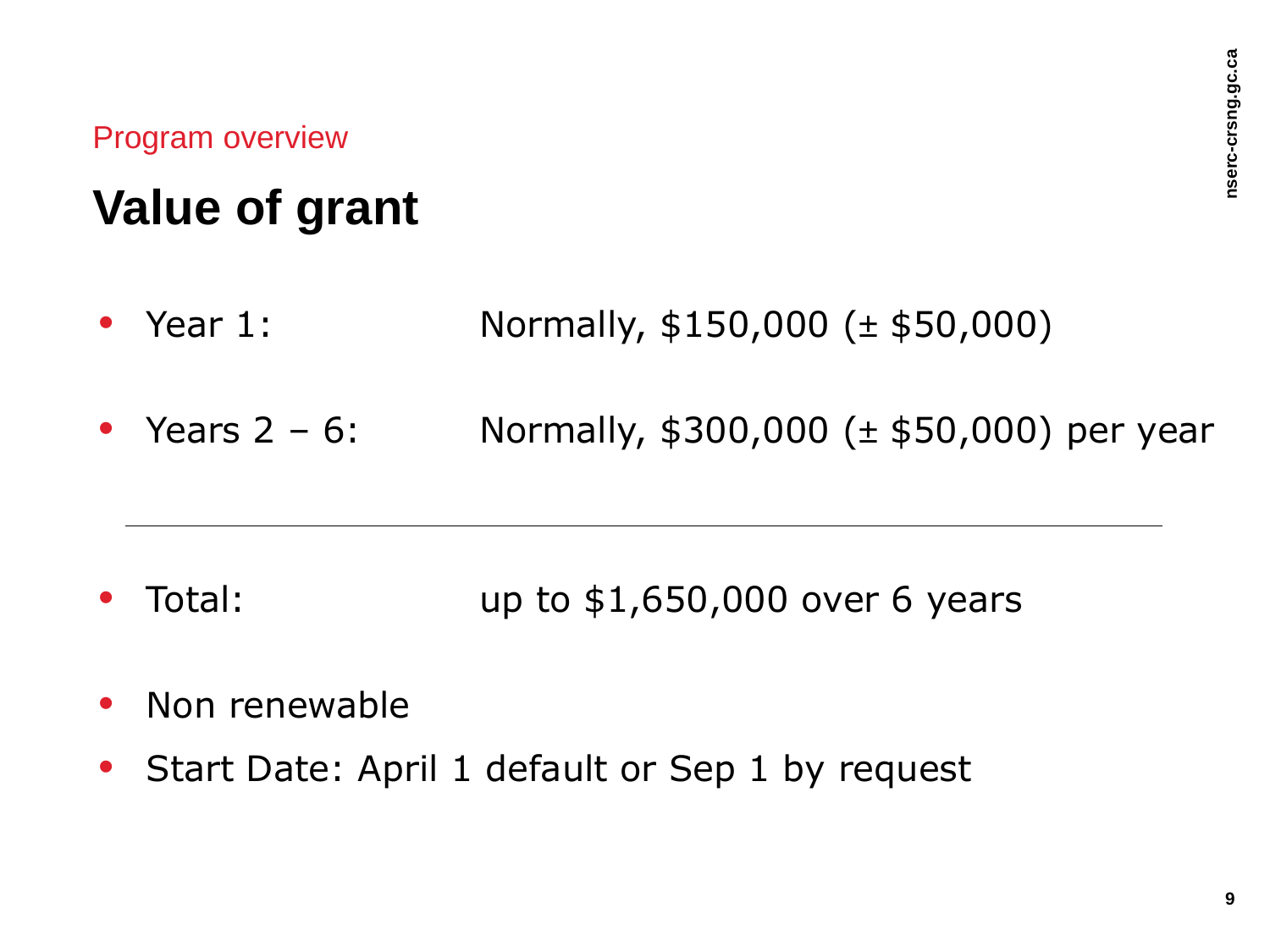#### **Expectations**

- **Year 3-6 funding is dependent on positive performance evaluations by NSERC.**
- 2 progress reports and a final report are required.
- Must demonstrate that proposed objectives, training elements (especially professional skills), HQP targets, EDI actions, etc., are being met.
- **i.e., applicants are held accountable and must follow through on what is promised in the proposals.**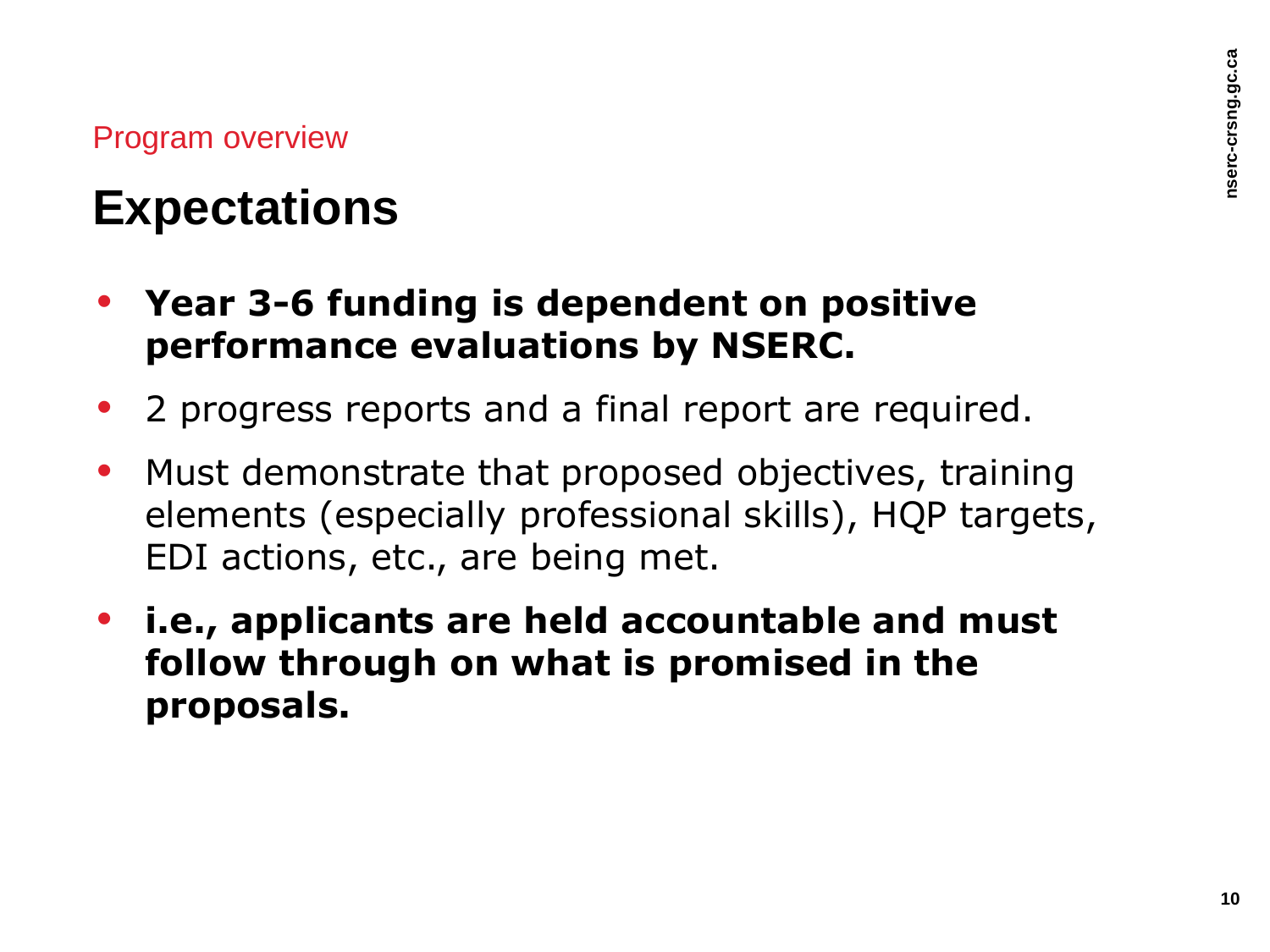#### **Allowable expenses**

- At least 80% to trainee stipends
	- Up to 30% of this may go toward non-NSE trainees
- Remaining 20% may be used for...
	- Trainee travel (conferences, exchanges, internships, etc).
	- Training program administration (e.g. salary of program coordinator)
	- Dissemination of training materials
	- $\bullet$  etc.
- Note that travel costs of the applicants, co-applicants, collaborators, program committee members, and project coordinators are not eligible.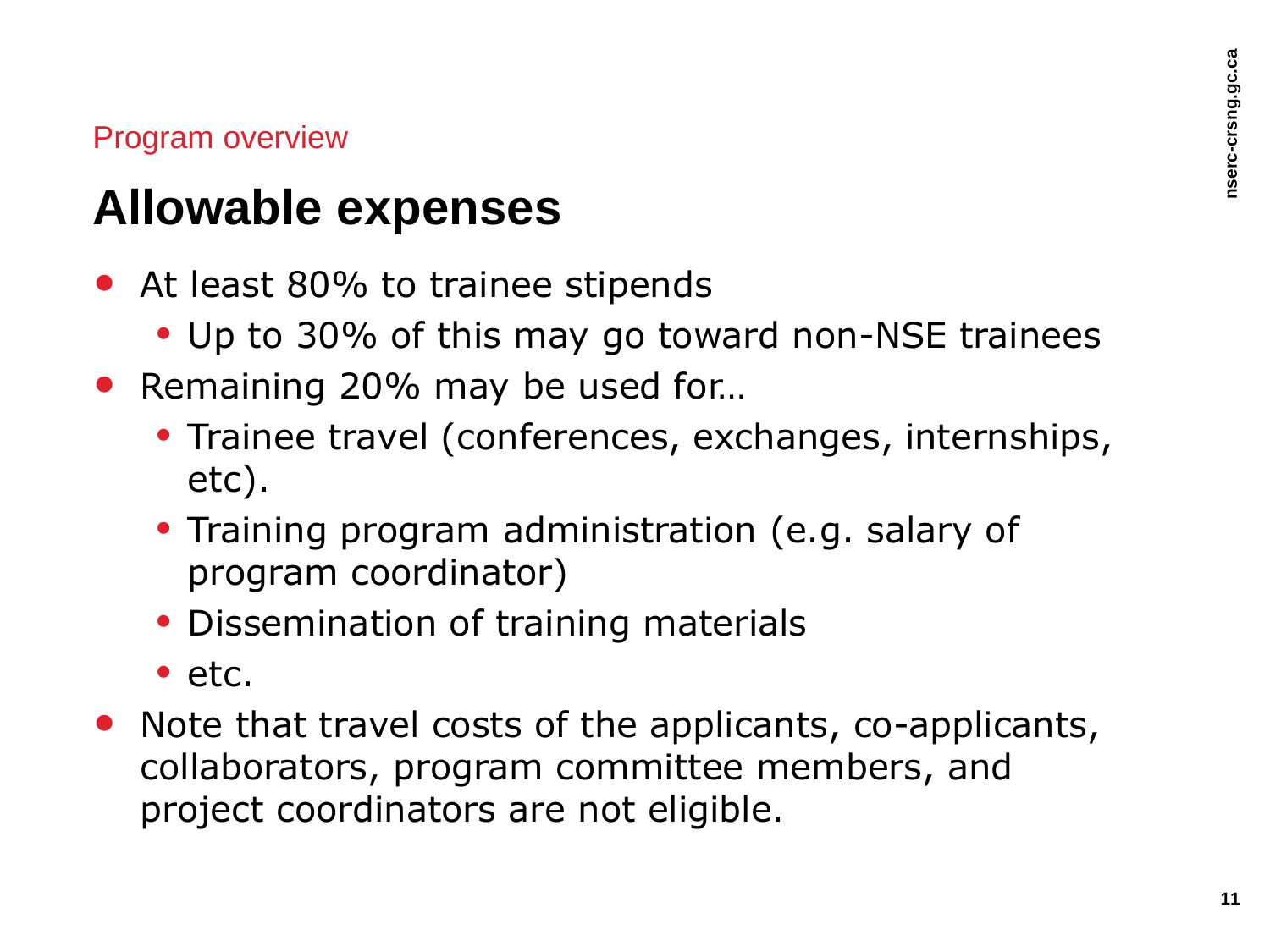#### **Trainee stipends**

- No minimum or maximum
- May be complemented by other sources
	- Supervisors
	- Collaborators
	- Scholarships
- A stipend from CREATE is not a requirement for trainee participation in the initiative
- Emphasis of the initiative must be on graduate students, but undergraduate and postdoctoral trainees may also be supported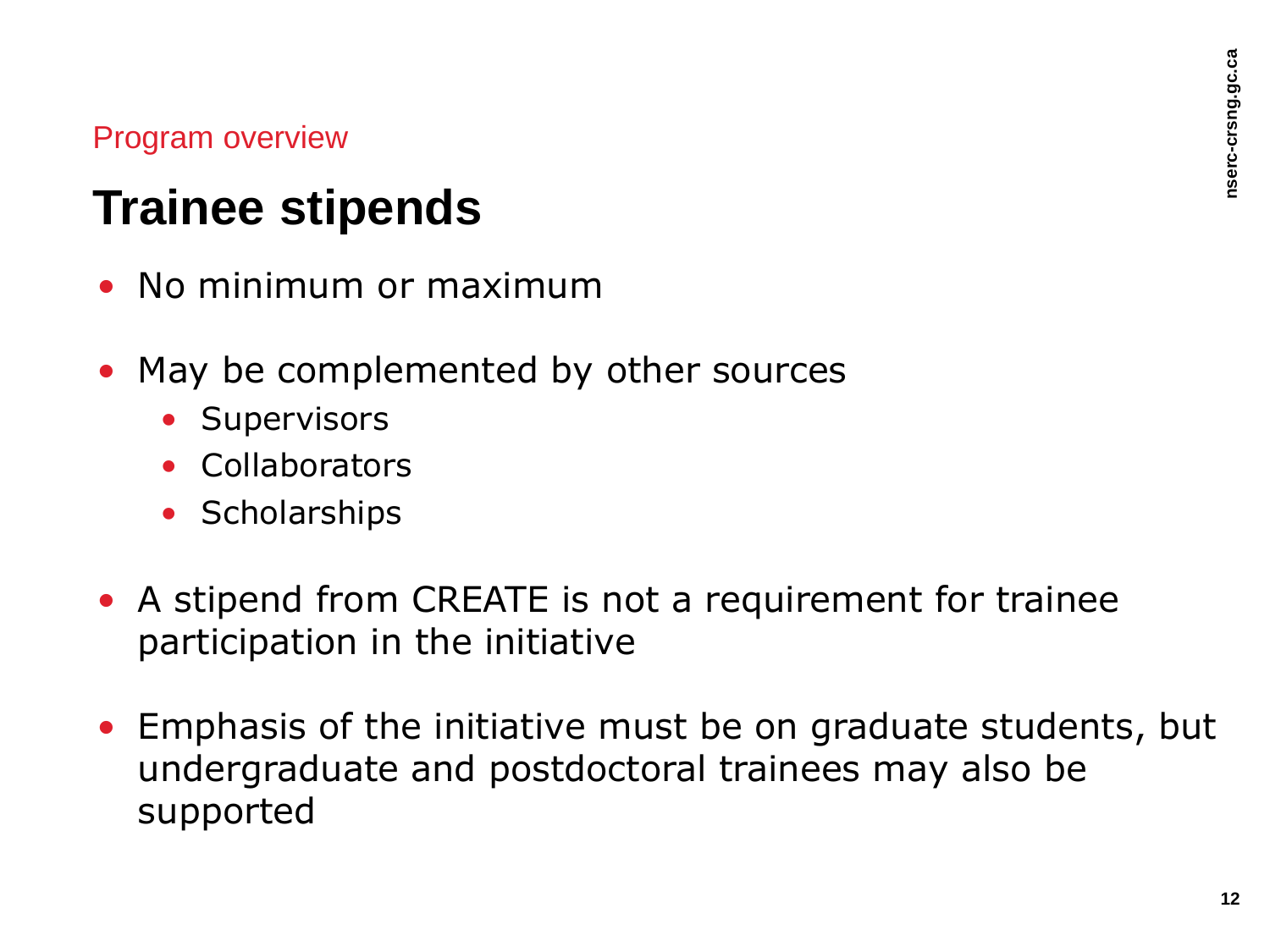### **Teams leading CREATE Initiatives**

- A complementary group of researchers
- From eligible Canadian universities
- For multi-university applications: must have at least one co-applicant involved for trainees at that institution to be eligible to receive CREATE stipends
- Work collaboratively to offer a defined training program to a group of trainees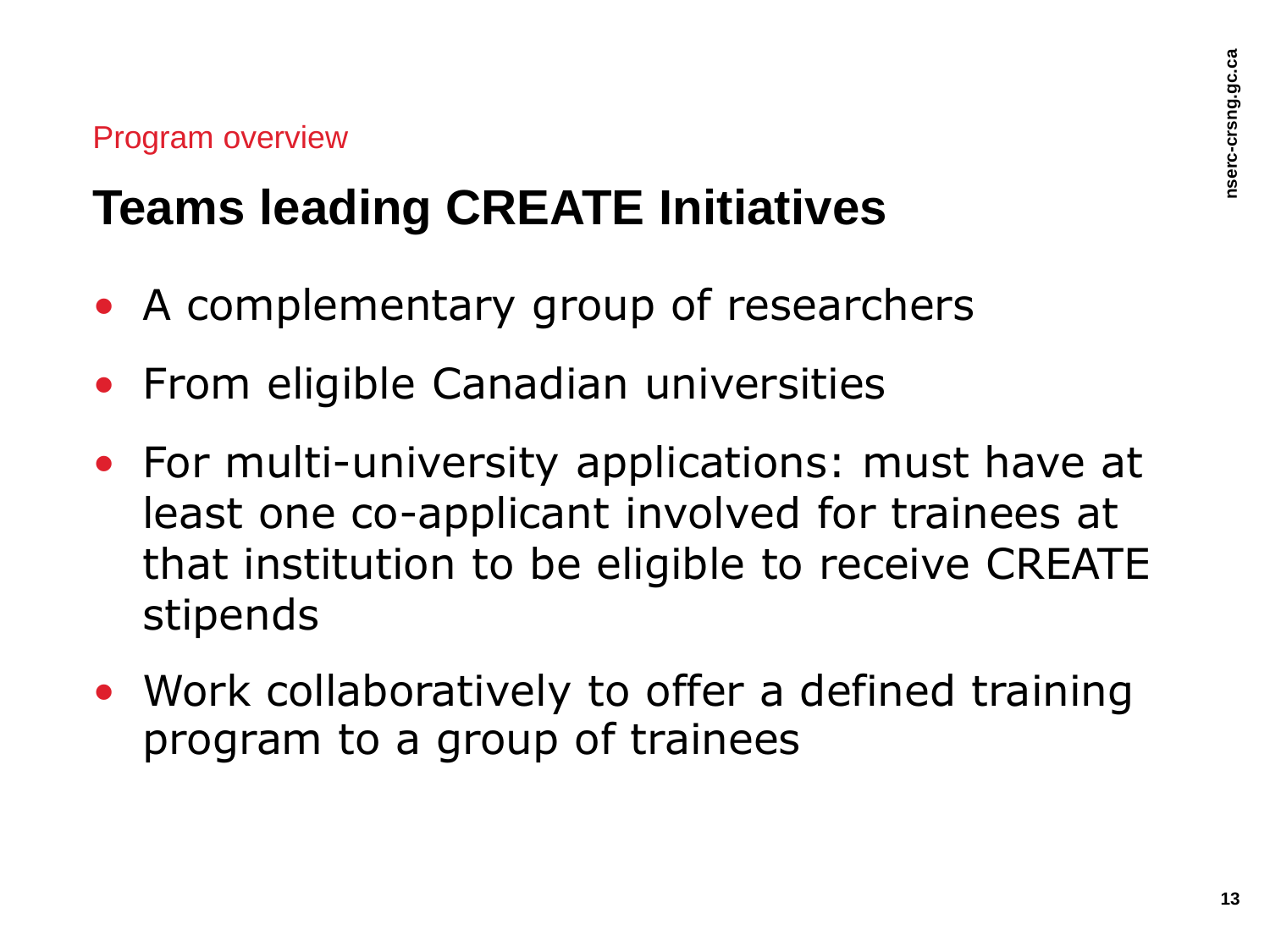### **Teams leading CREATE Initiatives**

- Lead applicant must be from an NSERC-supported field at an [NSERC-eligible university](https://www.nserc-crsng.gc.ca/NSERC-CRSNG/Eligibility-Admissibilite/listeligibleinstitutions-listetablissementsadmissible_eng.asp)
- At least **70%** of the group of co-applicants must be in NSE (co-applicants may be from other fields)
- A researcher can be involved in a maximum of two initiatives at any given time and a maximum of one as an applicant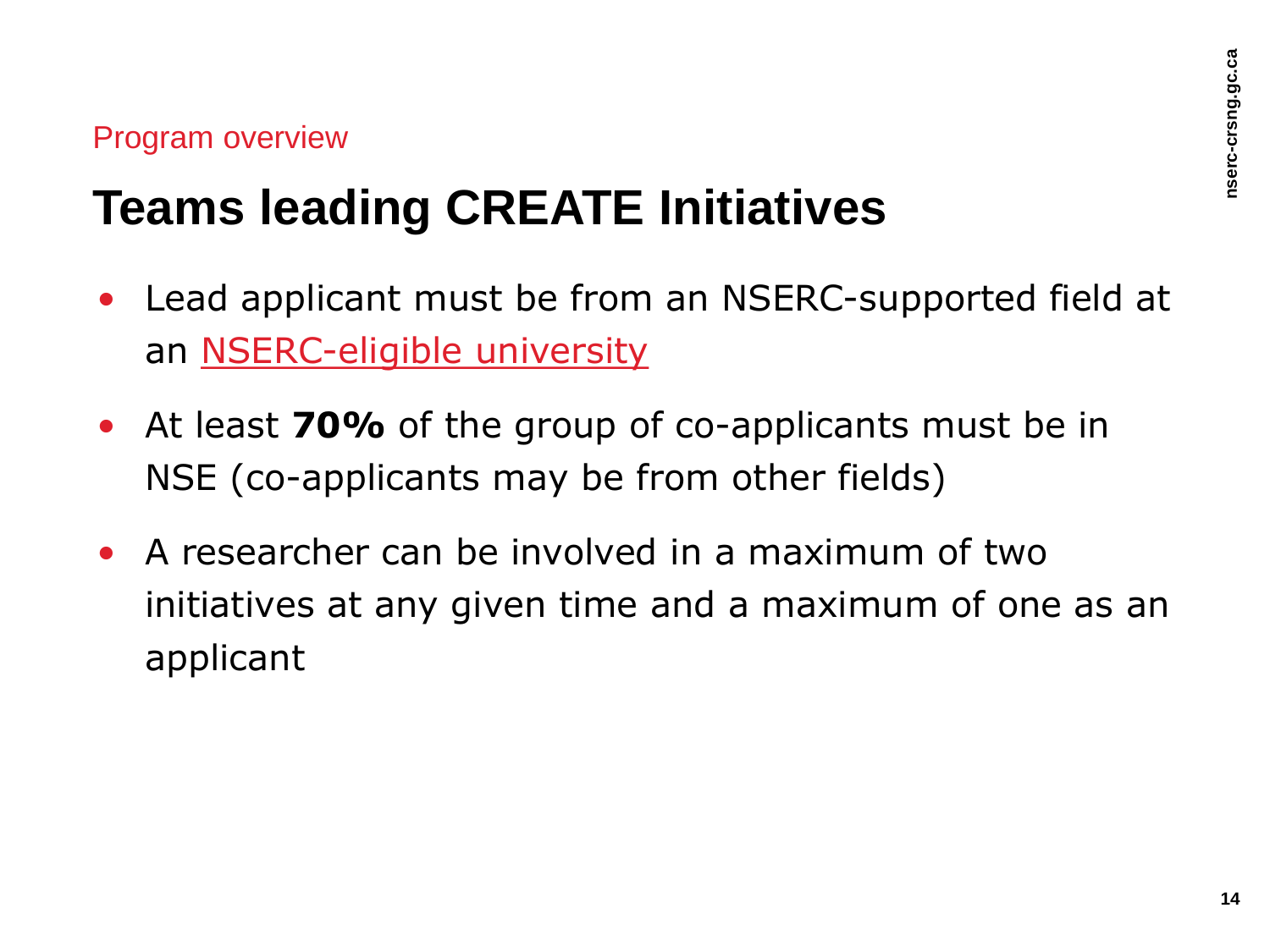#### **Program committee**

- Program committee (PC) consists of a variety of stake holders, e.g.
	- Potential future employers of graduates, collaborators, curriculum developers, trainees
- Program evaluation and guidance
- Refer to the program committee quidelines webpage for more information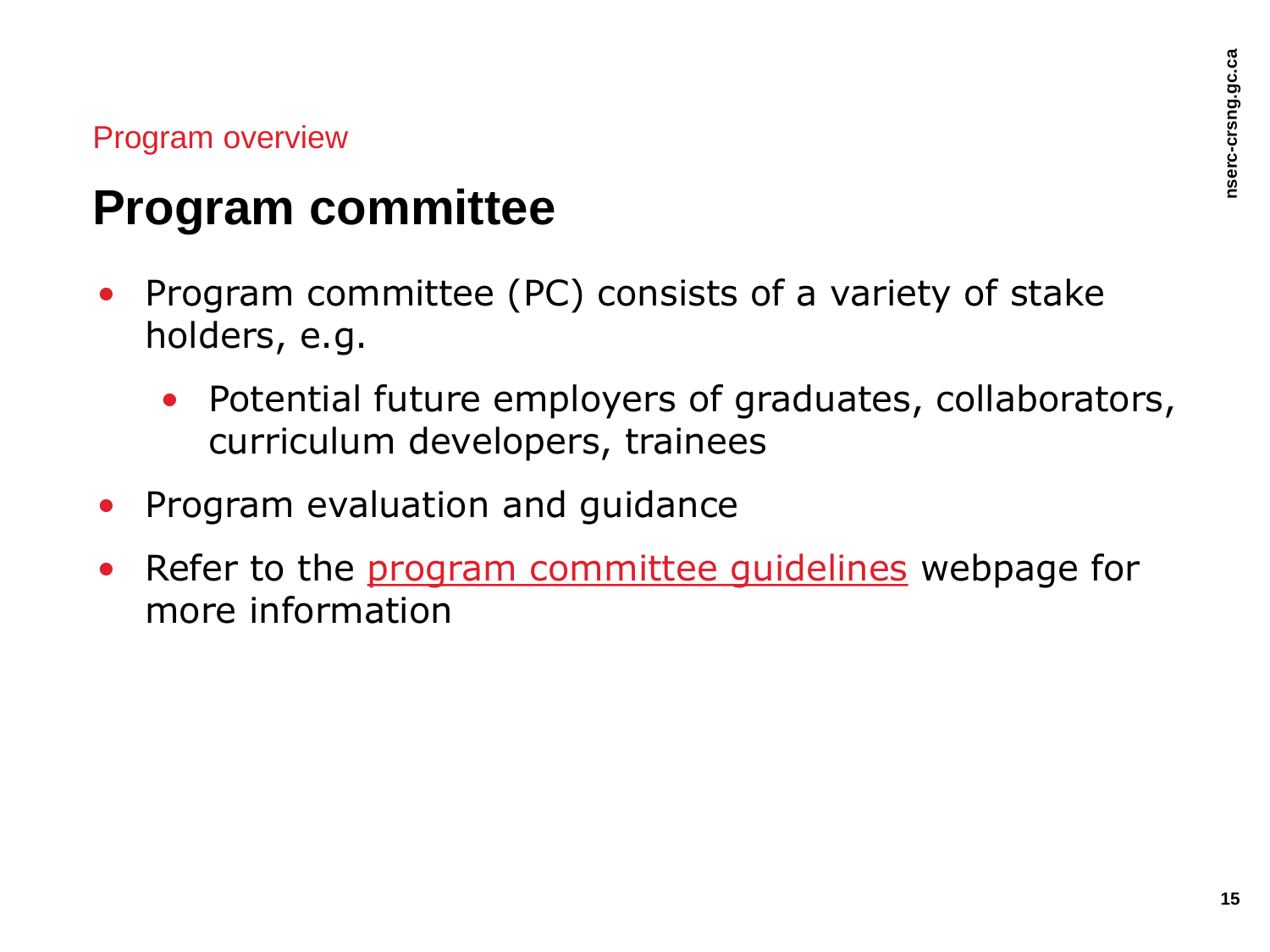### **Covid-19**

- Applicants should discuss the Covid-19 impacts and mitigation strategies (Letter of Intent and application).
- Please refer to *[NSERC's Impacts of the COVID-19](https://www.nserc-crsng.gc.ca/NSERC-CRSNG/Policies-Politiques/COVID-COVID_eng.asp) [pandemic on research: NEW guidelines for NSERC's](https://www.nserc-crsng.gc.ca/NSERC-CRSNG/Policies-Politiques/COVID-COVID_eng.asp)  [community](https://www.nserc-crsng.gc.ca/NSERC-CRSNG/Policies-Politiques/COVID-COVID_eng.asp)* webpage for more information.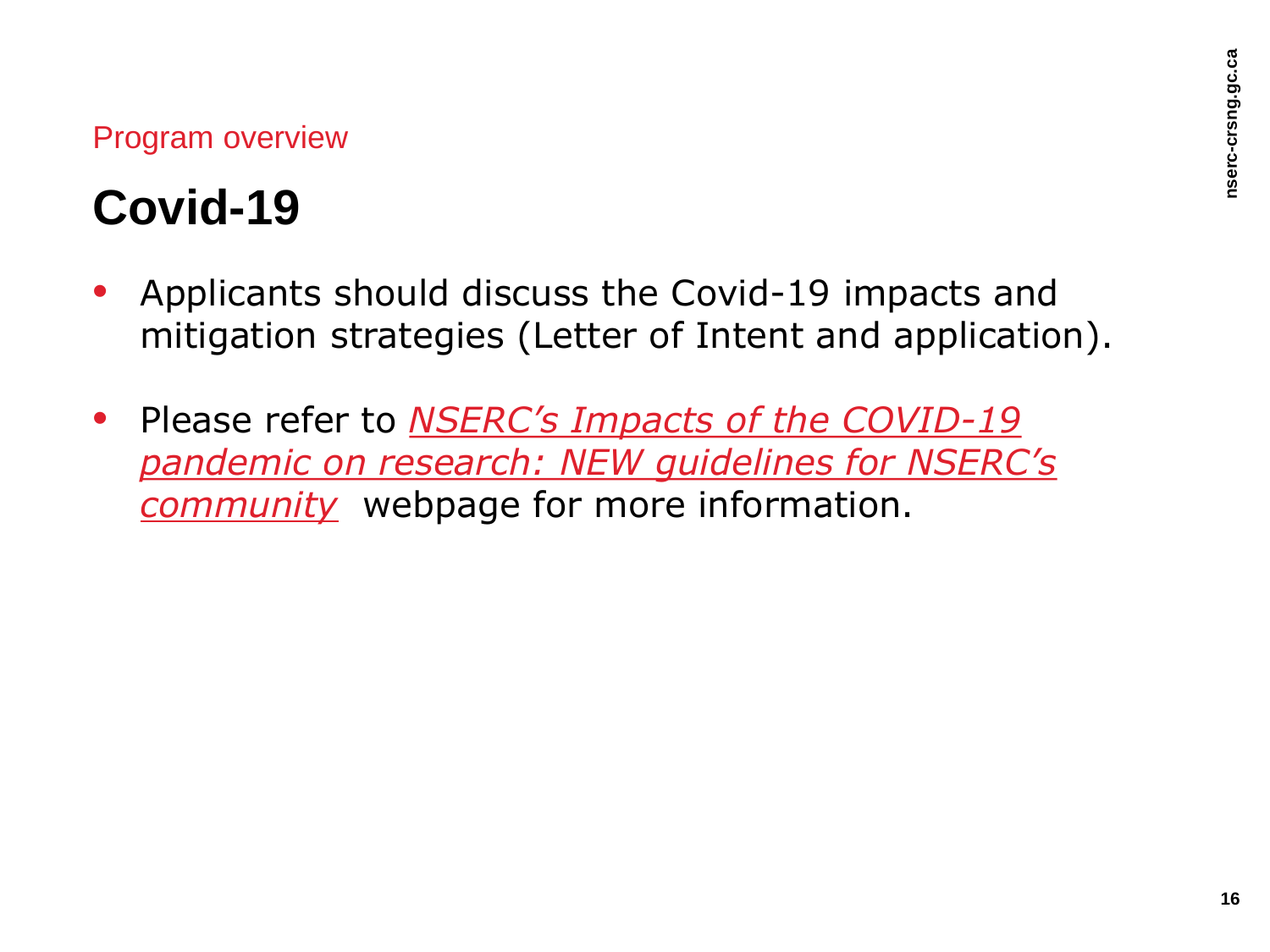### **Equity, diversity and inclusion**

CREATE initiatives are expected to increase the inclusion and advancement of under-represented groups in the natural sciences and engineering as one way to enhance excellence in research and training.

- Team (self-ID questionnaire)
- Program Committee
- HQP
- [Guide for Applicants: Considering equity, diversity and](https://www.nserc-crsng.gc.ca/_doc/EDI/Guide_for_Applicants_EN.pdf)  [inclusion in your application](https://www.nserc-crsng.gc.ca/_doc/EDI/Guide_for_Applicants_EN.pdf)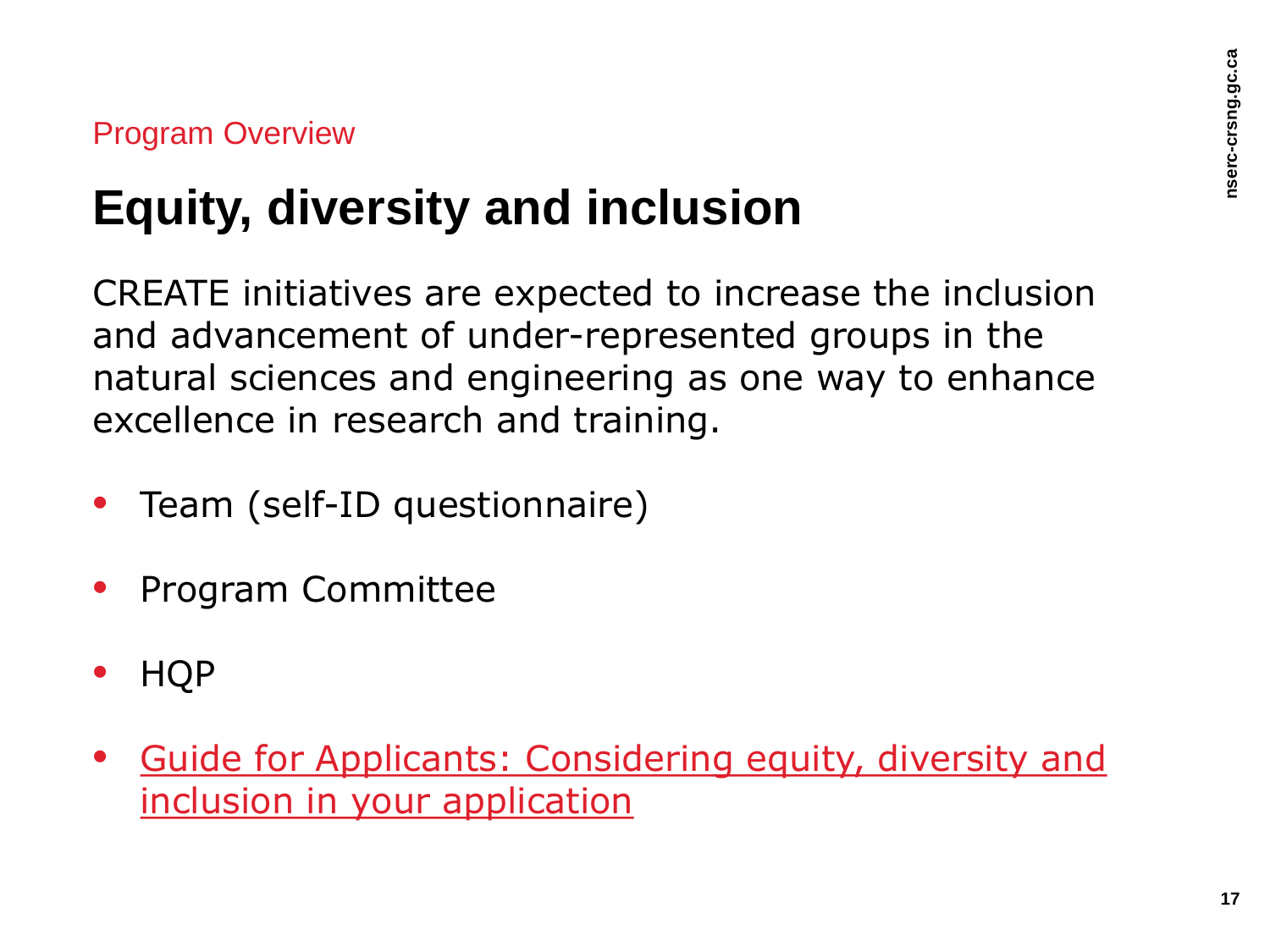### **New this year**

- Security provisions: Research and establishing and/or continuing partnerships with national, international and multinational organizations
- Quantum Call: NSERC will fund at least three CREATE initiatives through the Government of Canada's Budget 2021 launch of a National Quantum Strategy
	- Quantum call LOIs are not included in the university quota
	- Limit of 2 Quantum call LOIs per university
- LOI quotas: Adjusted for a very small number of universities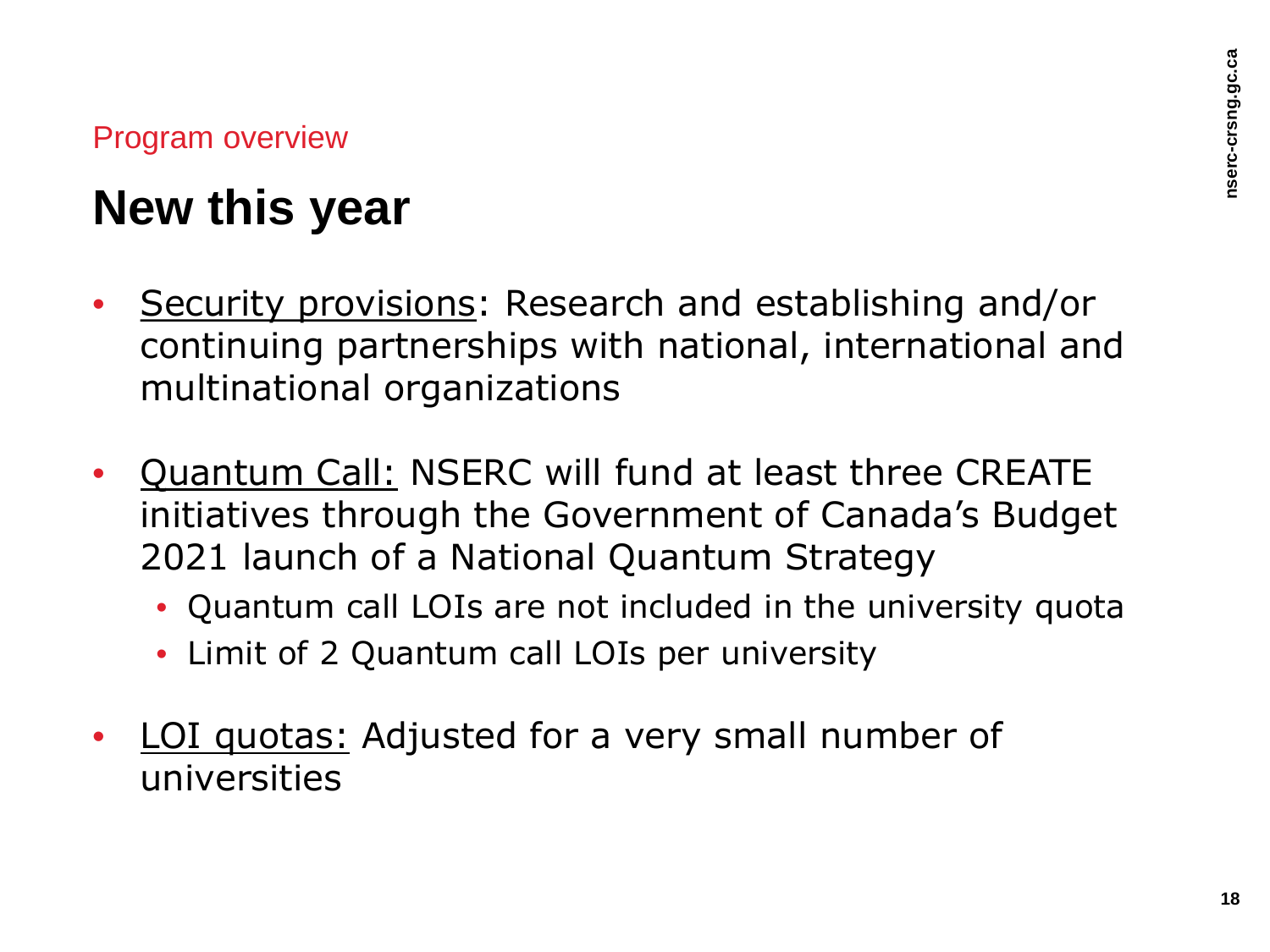#### **Streams**

- **Regular stream** may involve any collaborations: academic/government/industry/NGO, Canadian/international
- **International Stream** Germany's DFG-IRTG for collaboration with German researchers. Funding aligned with DFG-IRTG program duration: up to 9 years instead of 6 years for regular or industrial stream CREATE (same grant value). Contact NSERC for more information.
- **Industrial stream** requires industrial participation
- Applications to the DFG-IRTG and Industrial streams are not evaluated separately from the regular stream applications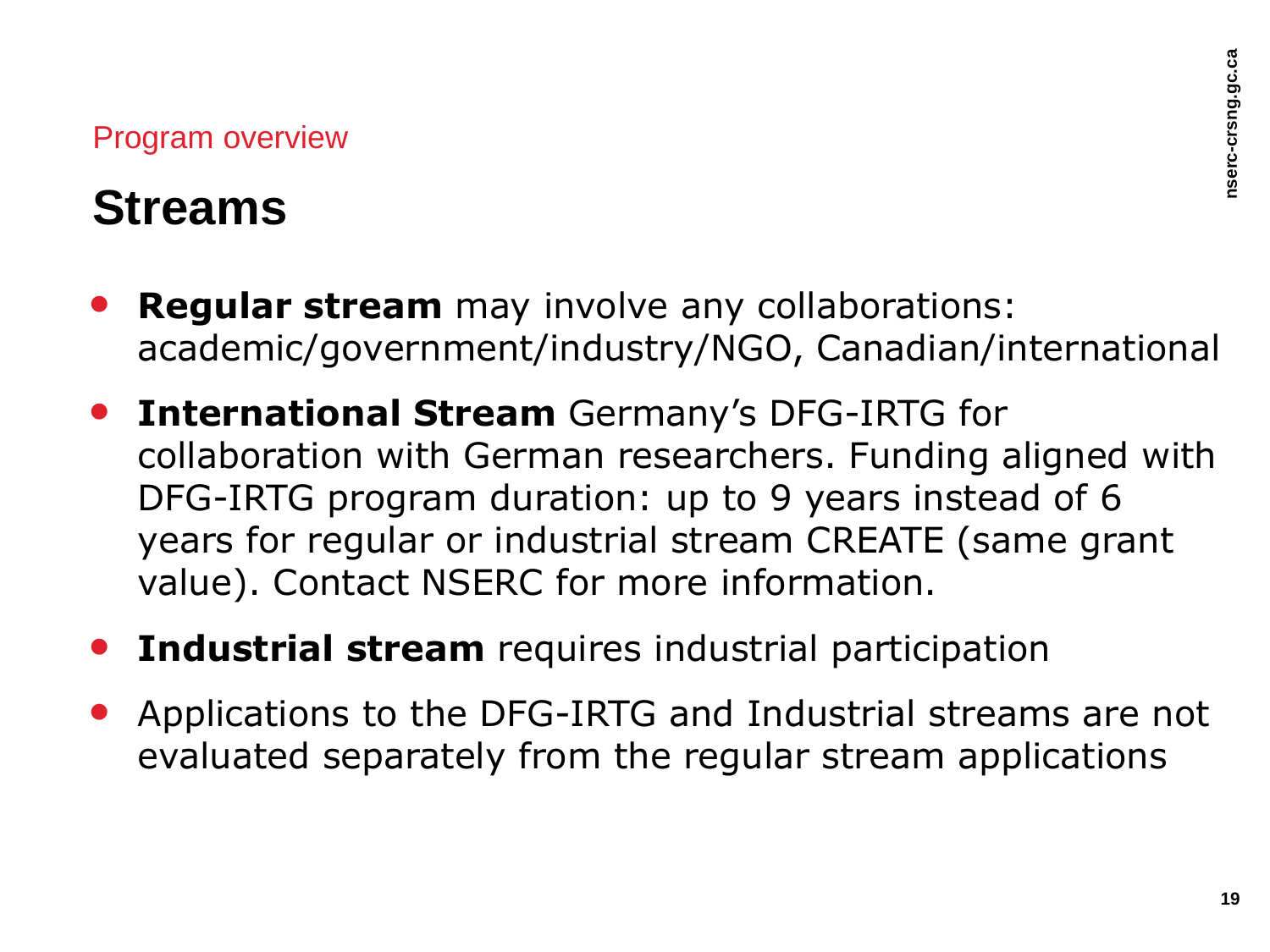#### **Industrial Stream**

Up to 50% of the CREATE grants will be awarded to industrial stream applications.

- Increased emphasis on preparing trainees for non-academic careers; enhanced academic-industrial collaboration
- Requires participation of at least one industrial collaborator on the program committee
- Requires industrial internships for all trainees of 3-4 months for M.Sc. and 7-8 months for Ph.D.
- The industrial internship is not mandatory for postdoctoral fellows; however, it is encouraged. The recommended duration is a minimum of 20% of their fellowship (e.g., 4 months).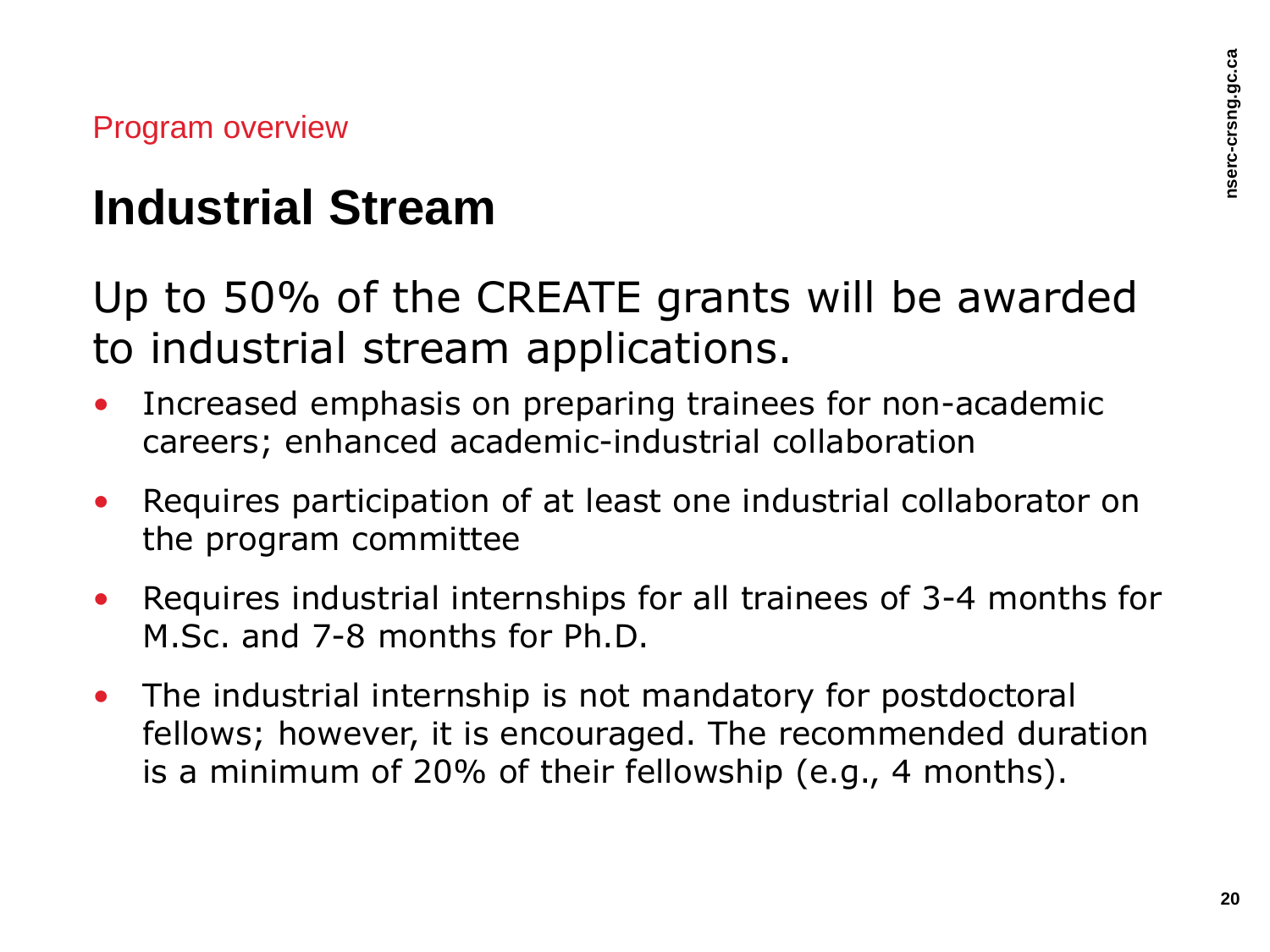#### **Industrial collaborators**

- Canadian-based businesses, able to exploit the research results for the economic benefit of Canada.
- International companies eligible if activities related to the proposed research take place in Canada (e.g. R&D, manufacturing); if their participation will result in a benefit to Canada.
- Due to conflict of interest considerations, trainee internships at companies owned wholly or in part by the applicant or by a co-applicant are prohibited.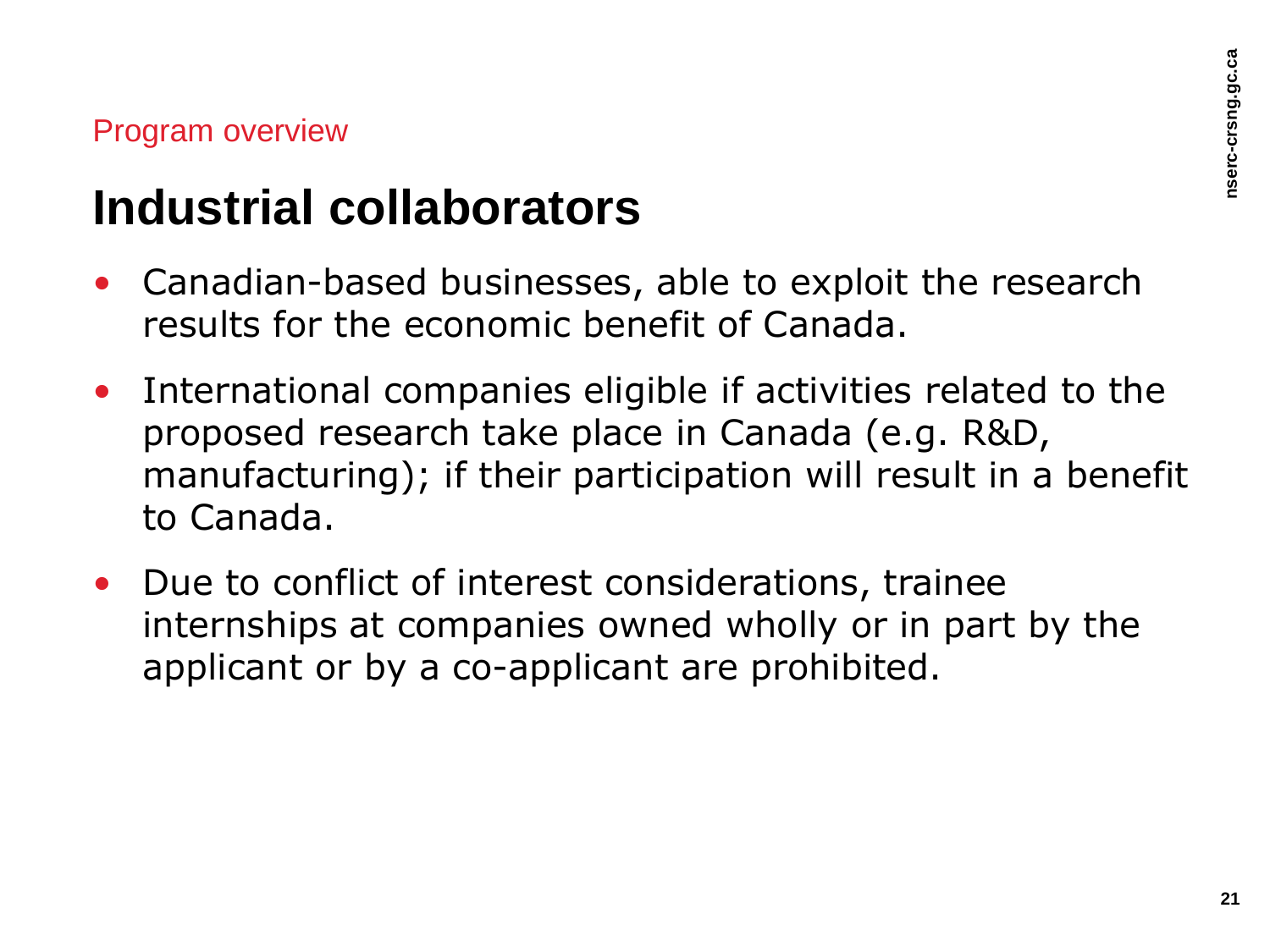#### Phase 1: **Letter of Intent (LOI)**

Phase 2: **Application** (if invited)

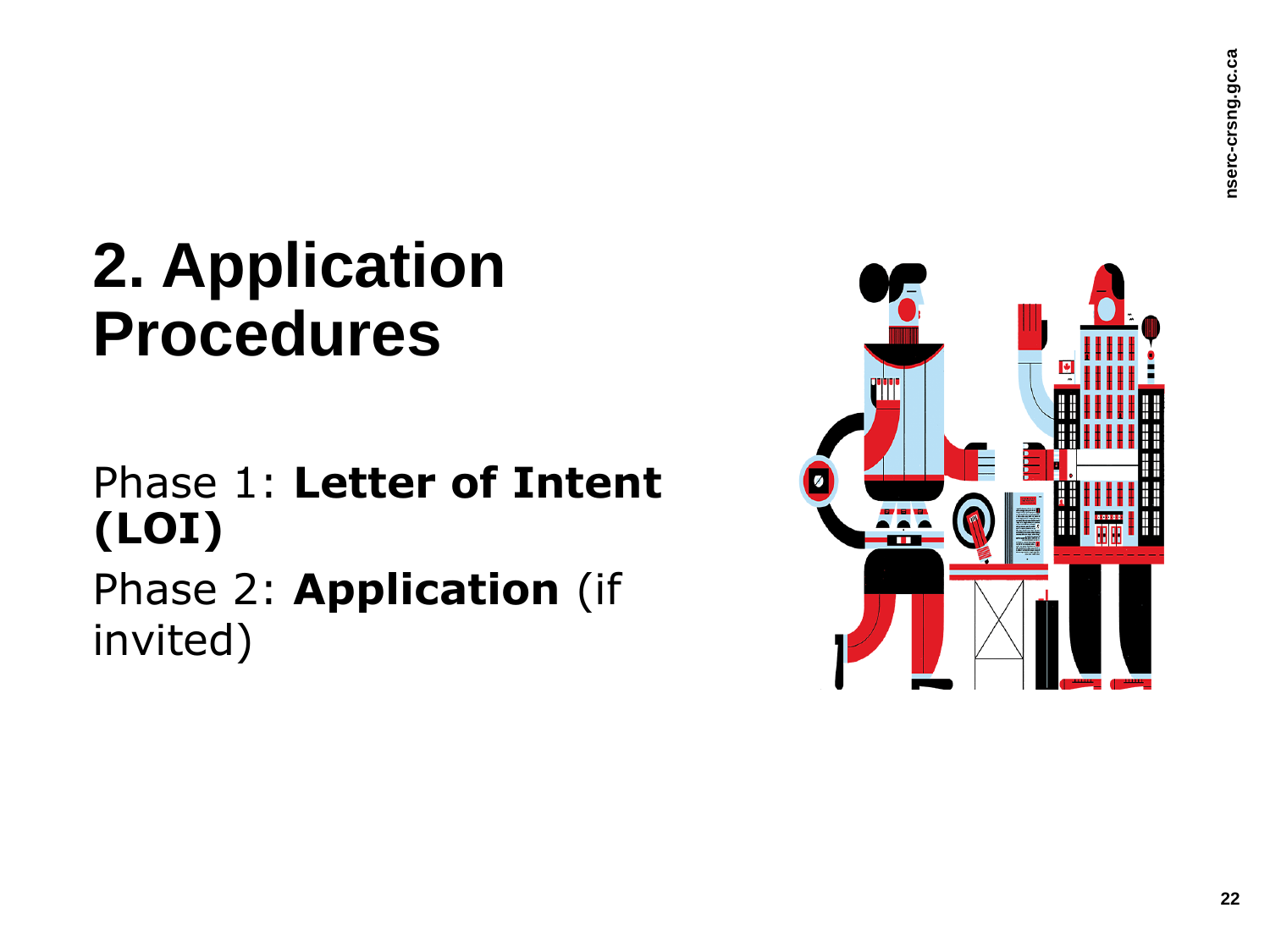#### **Phase 1: Letter of Intent**

Selection process & criteria

- 1. Internal selection at university (quota based)
- 2. CREATE Selection Committee
	- Merit of proposed training program (60%)
	- Excellence of the team of researchers (40%)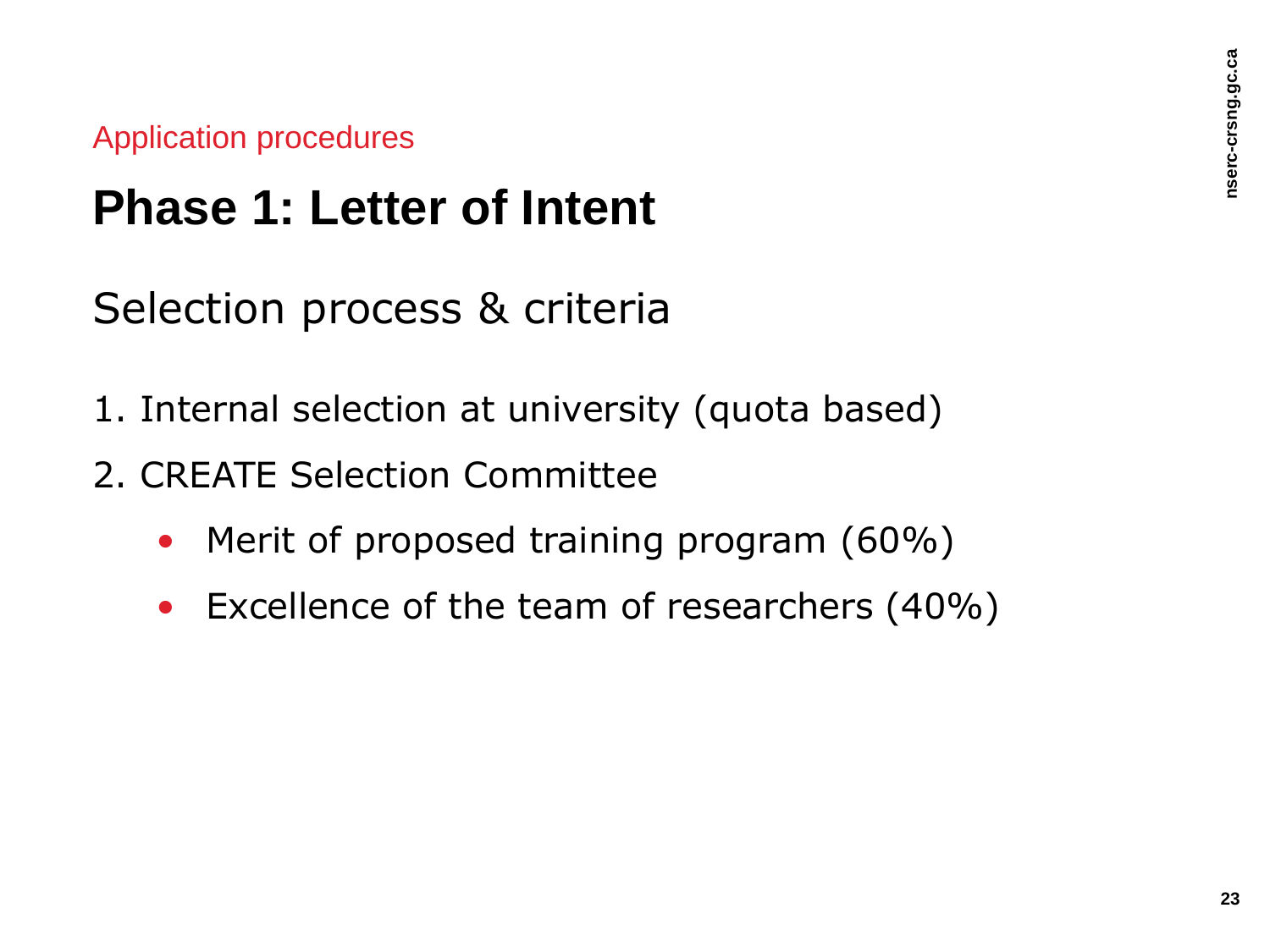#### **Phase 1: Letter of Intent**

**Form 187: Letter of Intent to Apply for a CREATE grant**

- List co-applicants (min 1, max 10): All must complete the self-ID questionnaire.
- Collaborators
- External Reviewers suggestions (8)
	- Including 2 from Canada and at least one from abroad
	- LOIs are NOT sent for external review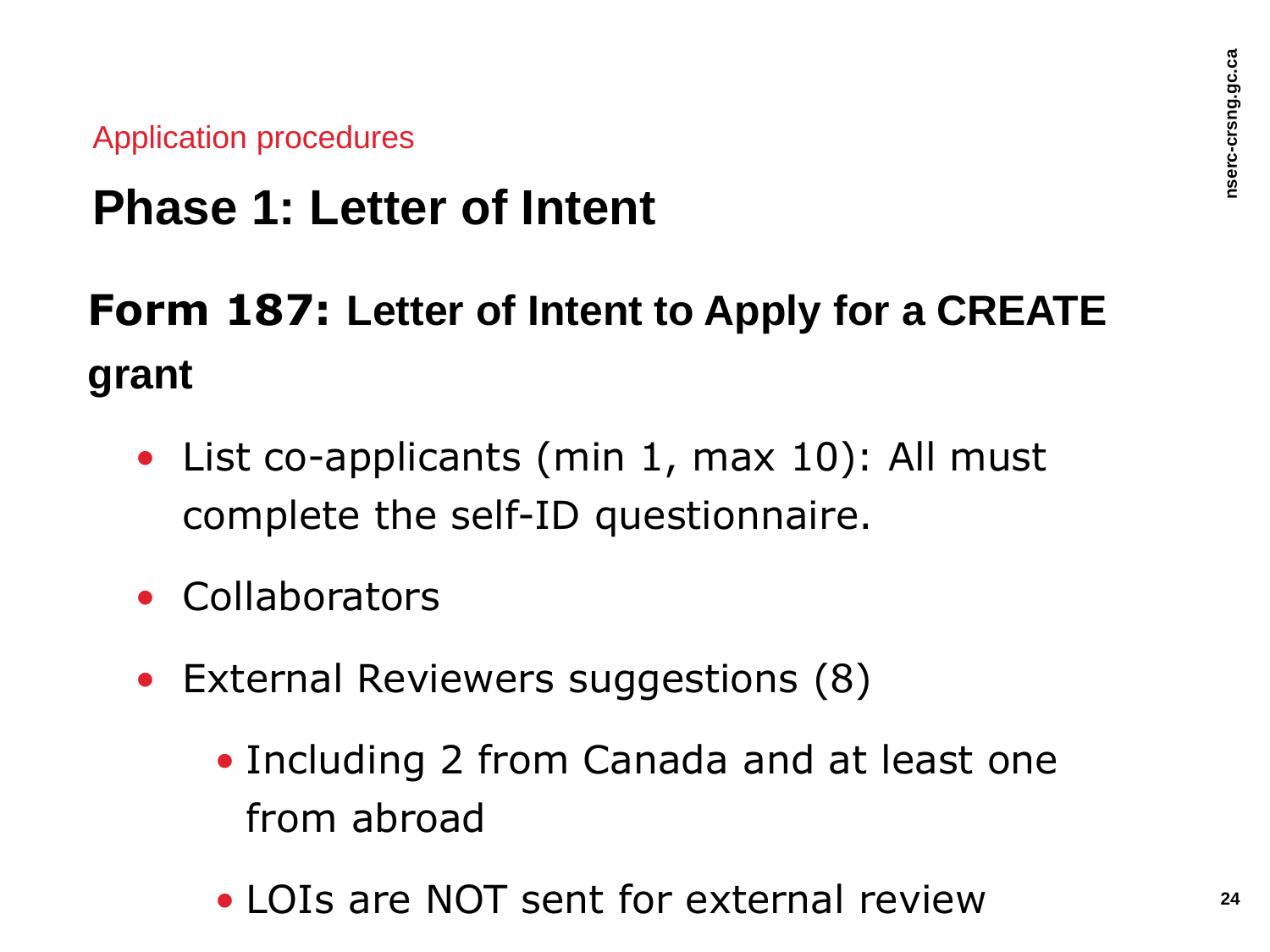#### **Phase 1: Letter of Intent**

- Personal Data Form (Form 100) applicant only
- Letter from VP Research of the lead university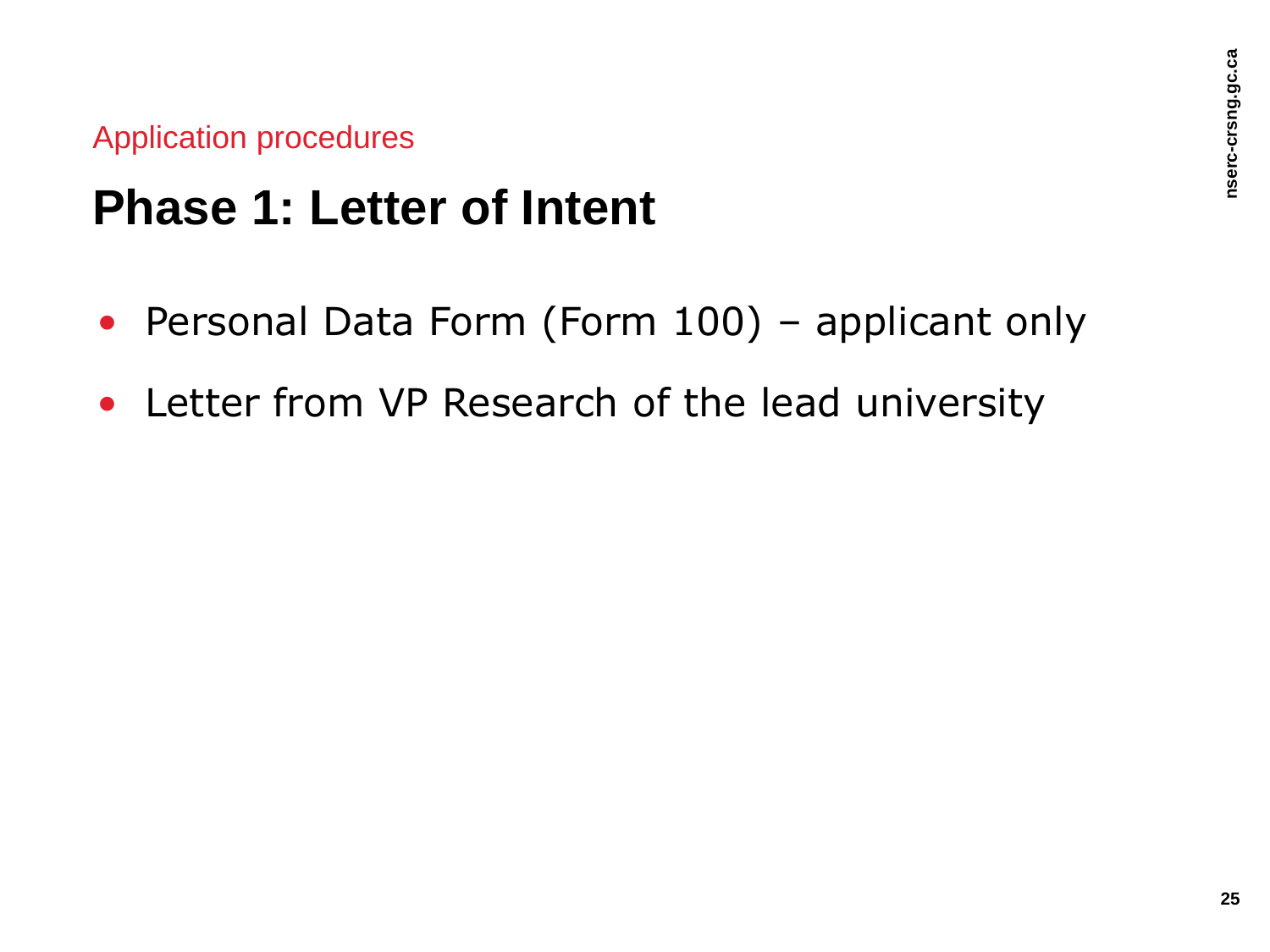### **Phase 1: Letter of Intent**

#### **Outline of Training Program (max 2 pages)**

- Objectives, novelty, how trainees would be better prepared for careers, involvement of stakeholders, description of potential future employers, assessment of job prospects for trainees, and Covid-19
- One additonal page for:
	- Previous CREATE grantees and co-grantees must clearly describe how this application differs from those previously funded.
	- Researchers who are applying in a research area already supported by other active CREATE grants must clearly describe how this application differs from those already funded.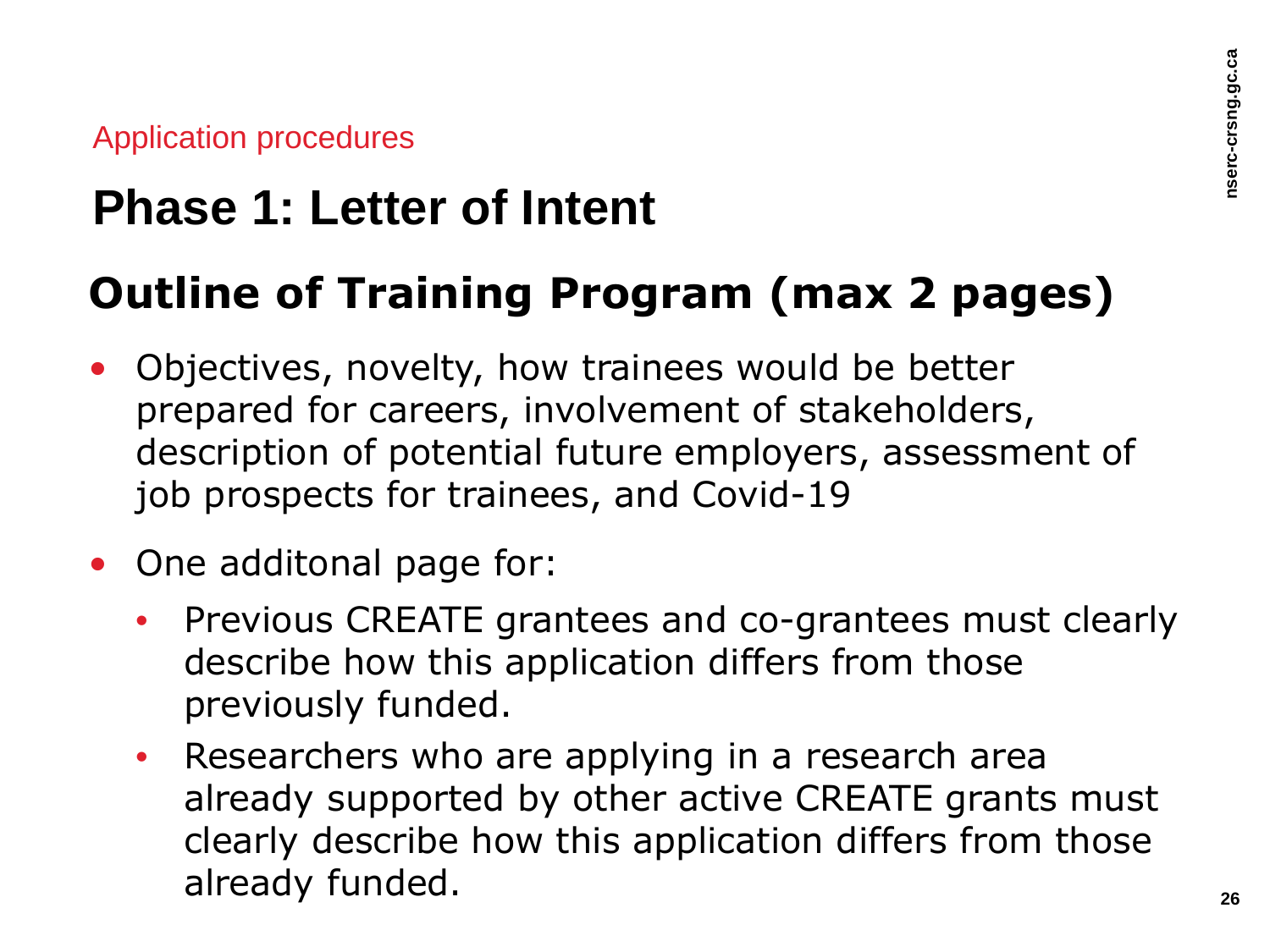#### **Phase 1: Letter of Intent**

#### **Excellence of Proposed Team (max 3 pages)**

- Complementarities
- **Expertise**

EDI should be considered

- Roles, responsibilities
- Training and mentoring experience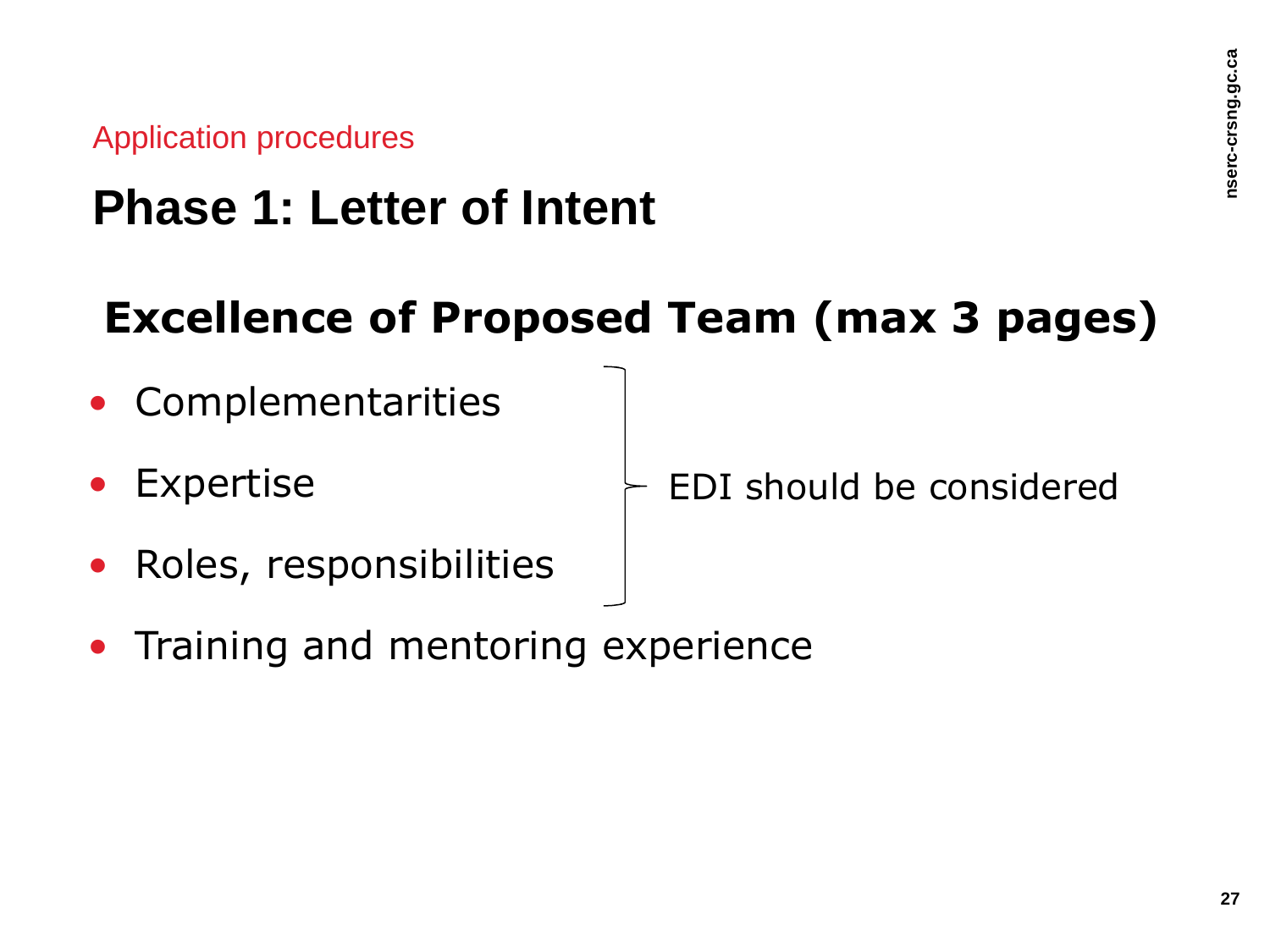### **Phase 2: Full application (only if invited)**

#### **Selection process & criteria**

- Merit of proposed training program (50%)
- Excellence of the research team (25%)
- Program management and sustainability (25%)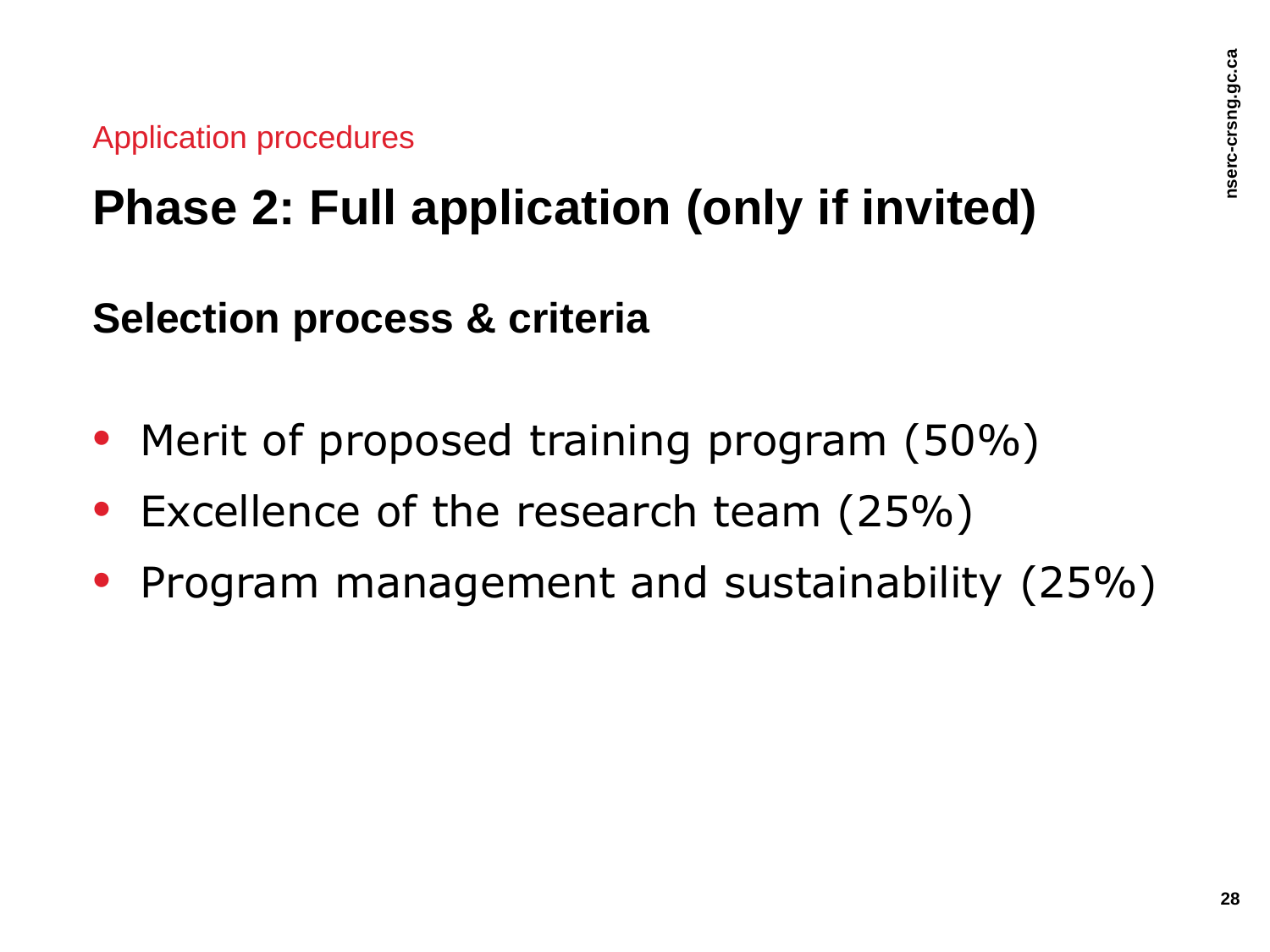### **Phase 2: full application**

- Personal data form (Form 100) for the applicant
- Personal data form (Form 100) or CCV for all co-applicants (max 10)
- One letter from the lead applicant's university
	- Support, financial commitments
- Up to 3 letters from collaborators, if applicable
	- Nature of support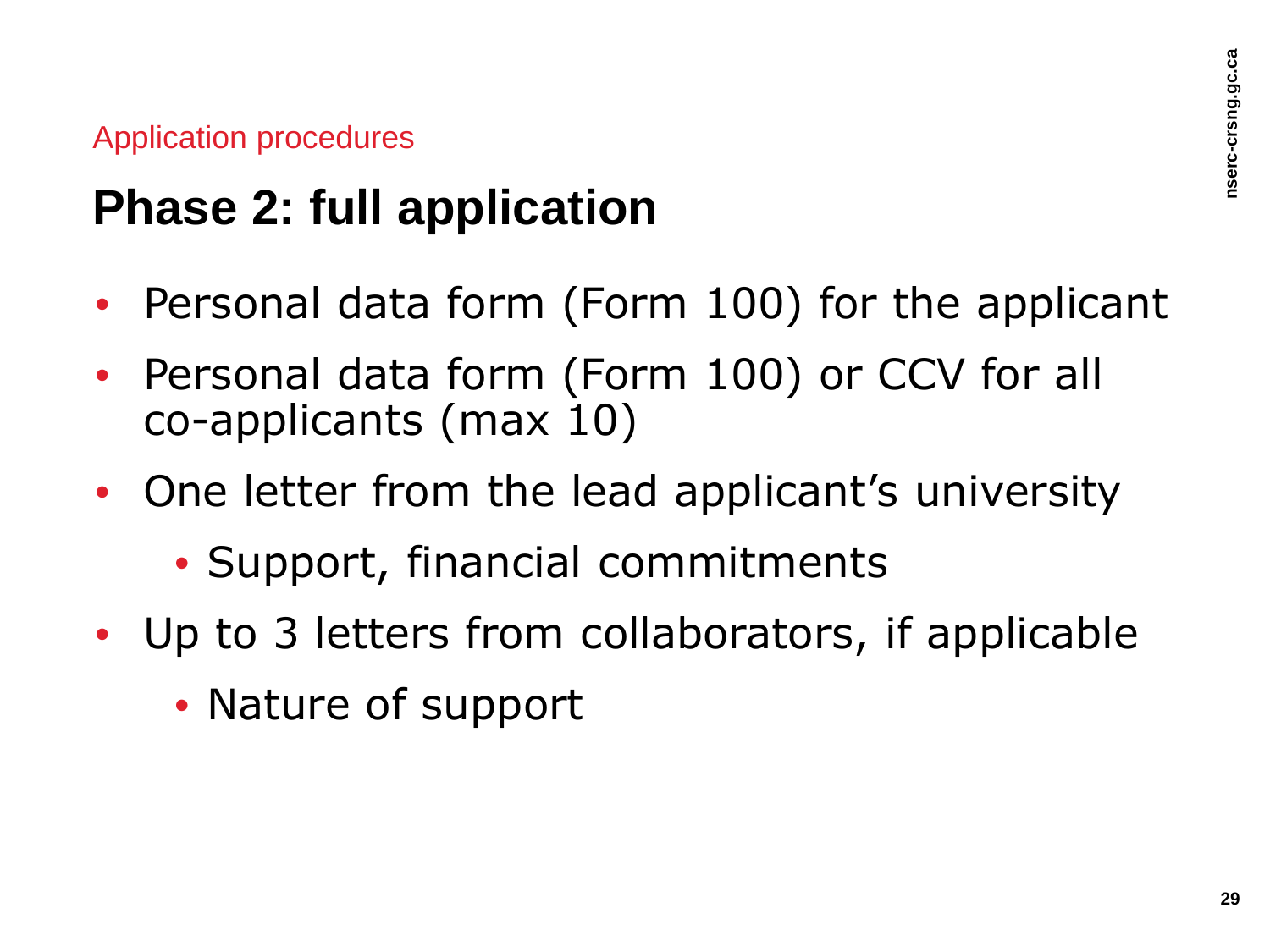### **Phase 2: Full application**

#### **Form 102 – Application for a CREATE grant**

- Application profile
- Plain language summary of proposal
- Co-applicants and collaborators
- Proposed expenditures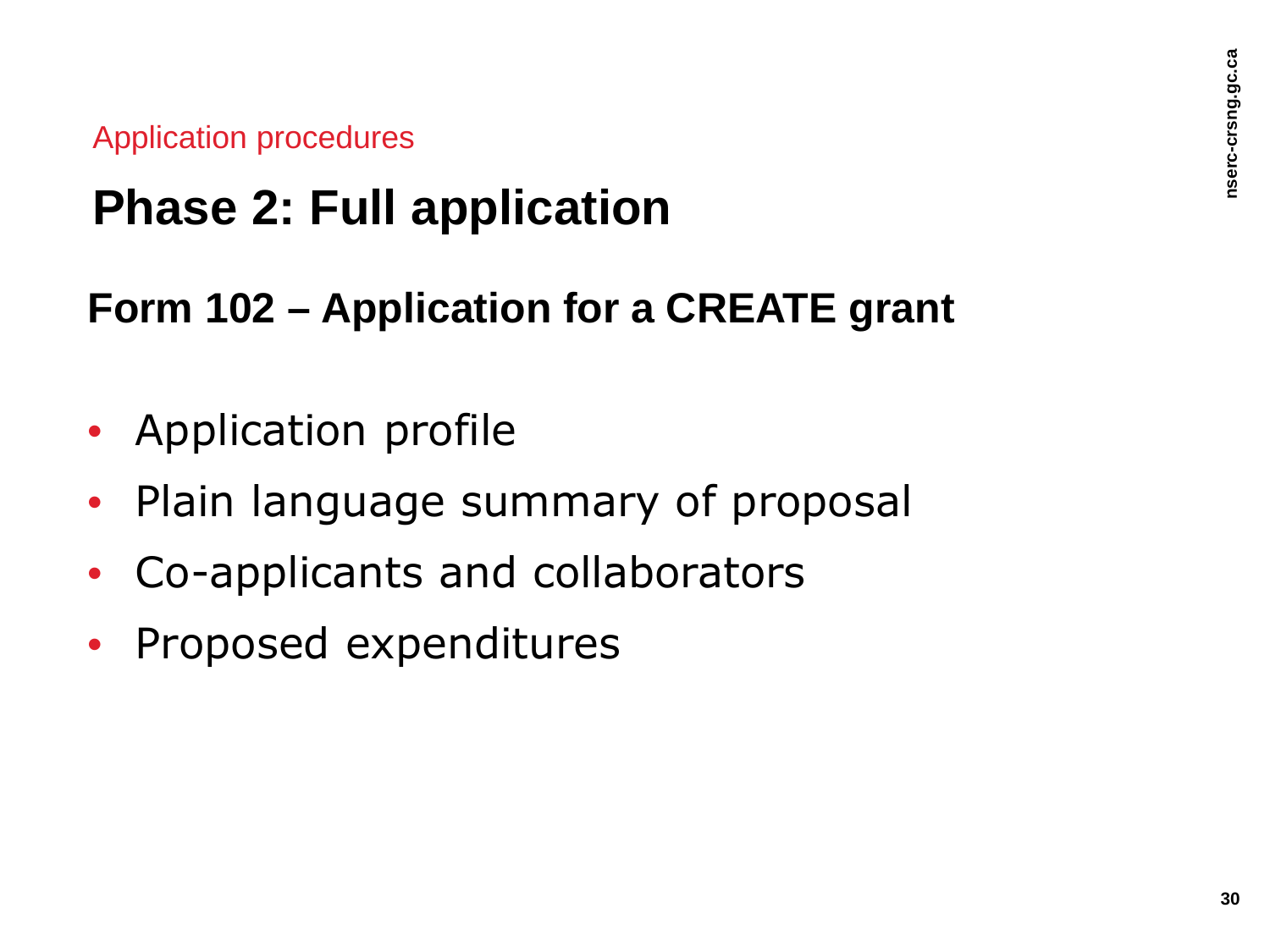### **Phase 2: Full application**

#### **Research training program proposal**

- Free-form, 14 pages  $+$  1 page for references
- **Objectives**
- Elements of the training program
- Estimated number of trainees
- Job prospects
- Program Committee
- List of deliverables
- Covid-19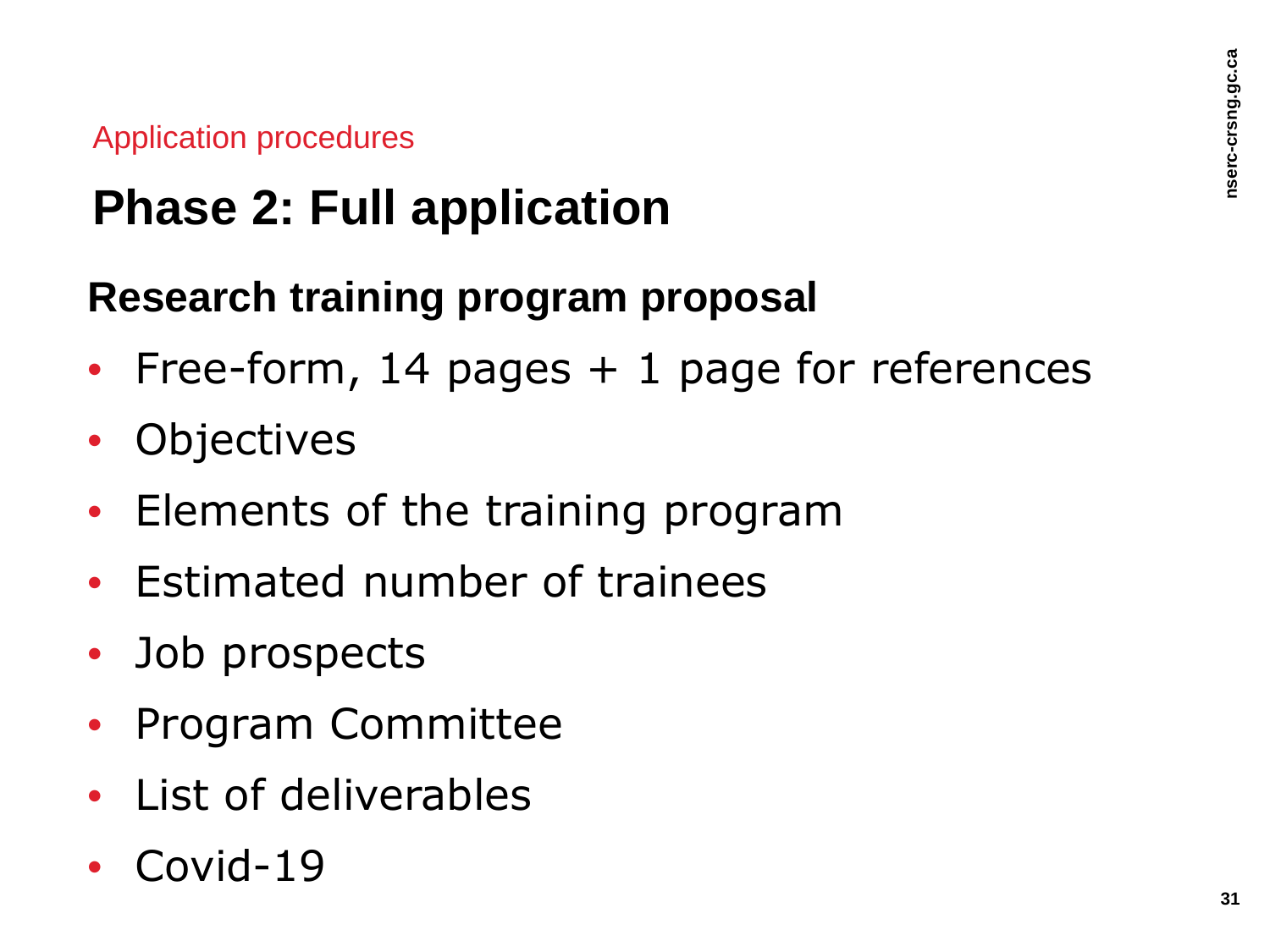### **Phase 2: Full application**

- Budget justification (free form, 2 pages)
- Support from other sources (free form, 2 pages)
- Maximum 1 Letter of support from lead university:
	- List of all contributions from the university
	- Describe the details of support
	- Involvement in the training program
	- Plans to ensure sustainability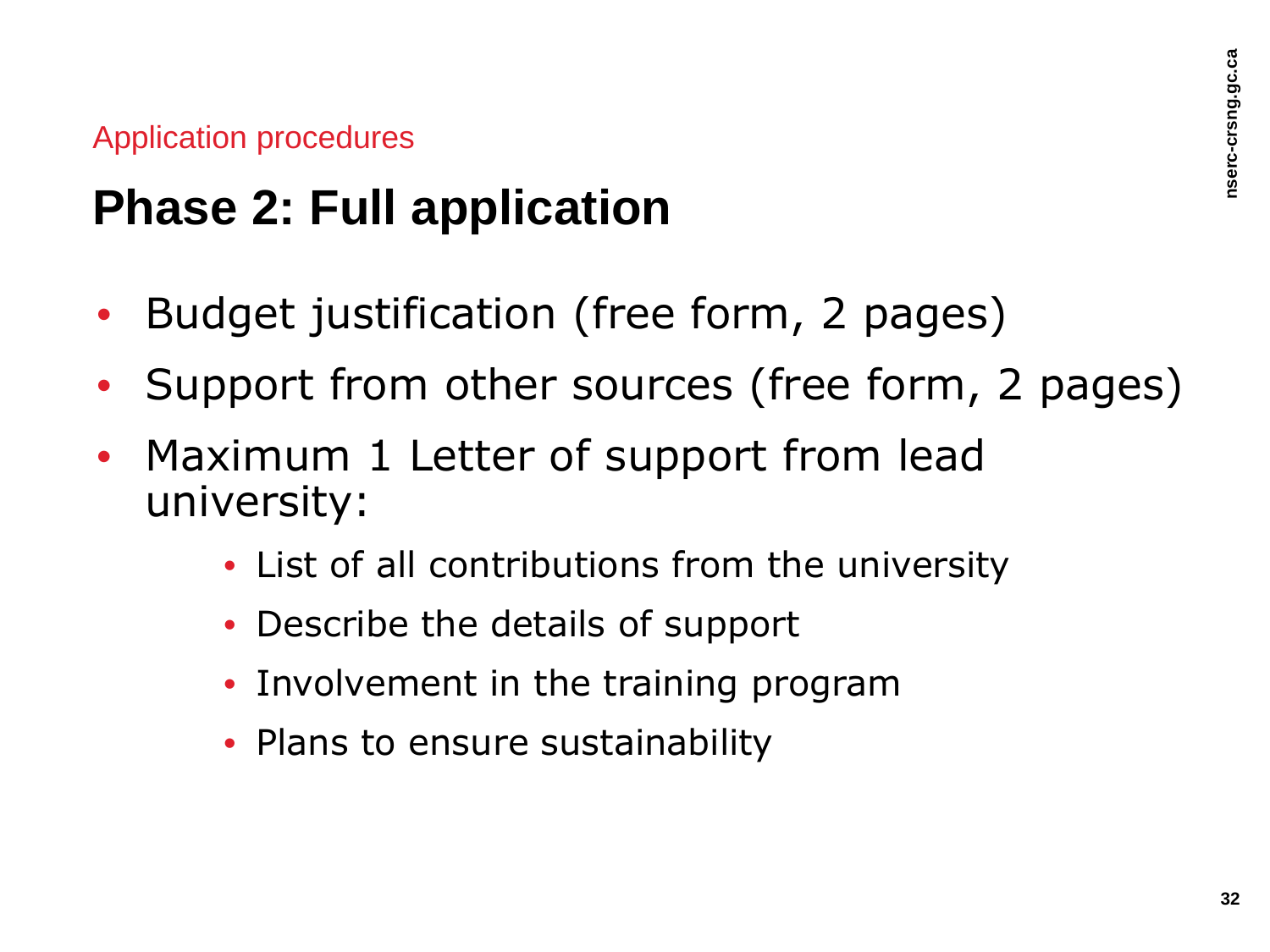#### **Additional requirements for industrial stream applications**

- Skills identified as needed for a career in industry
- Description of improved job-readiness for industry sector
- Details about trainee internships
- Confirmation that **all** graduate trainees will complete an **industrial** internship of the minimum duration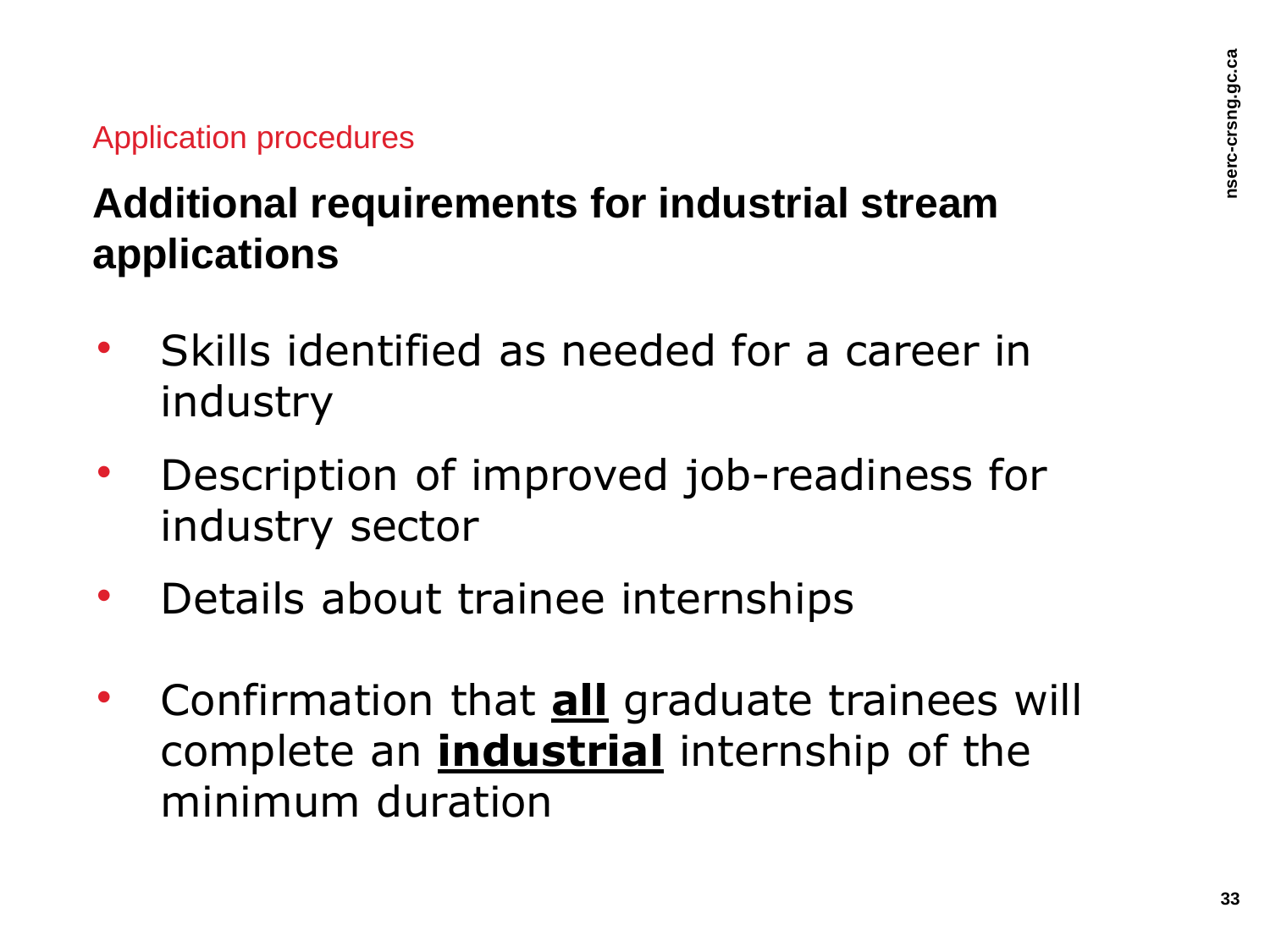### **Additional application requirements for industrial stream**

#### **Letter of Intent (phase 1)**

- ONE e-mail/letter from industry partner confirming:
	- Willingness to participate on the program committee
	- Intent to host internships
	- A support letter can come from an industry consortium, but it is preferable that one or two companies confirm their support. A formal commitment from individual companies will be required at the application phase.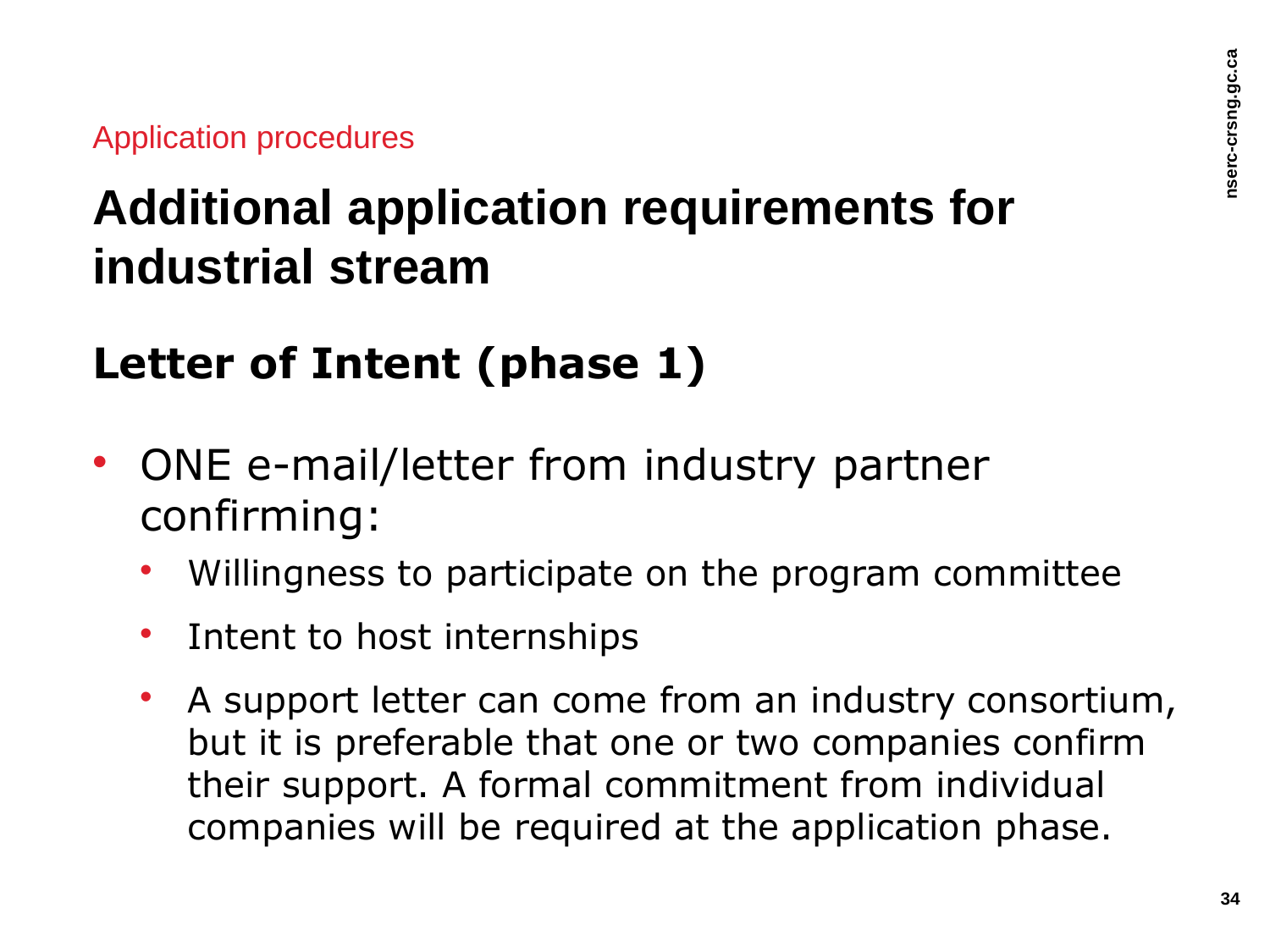### **Additional application requirements for industrial stream**

#### **Application (phase 2)**

- Max 3 letter(s) from industry partner(s) confirming
	- Commitment to participate on the program committee, with confirmed name of the industrial member
	- Commitment to host trainee internships of at least 3-4 months for M.Sc. And 7-8 months for Ph.D. Agreements must be in place and should be guaranteed (may be dependent on success of application).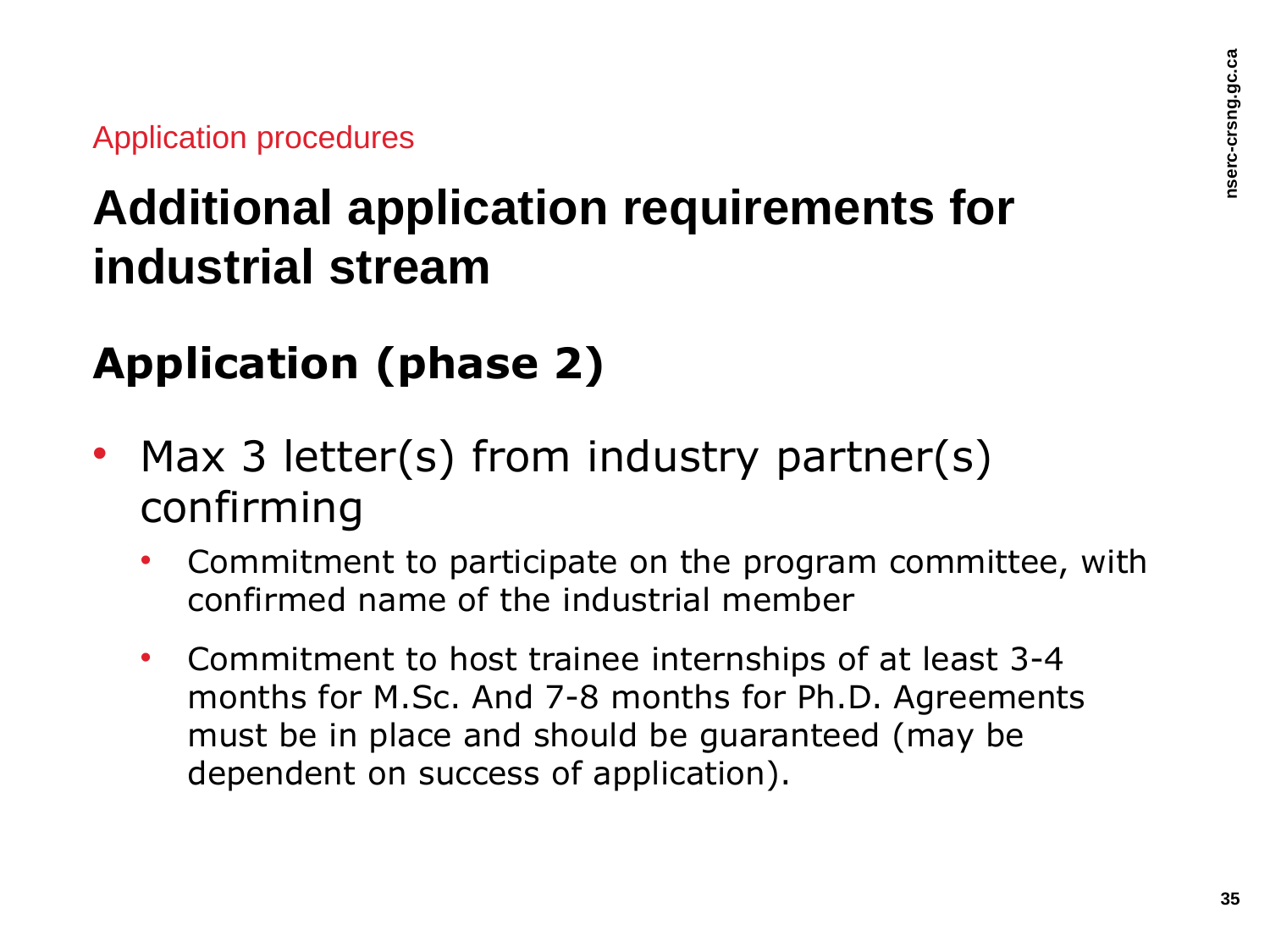# **3. Competition statistics and other information**

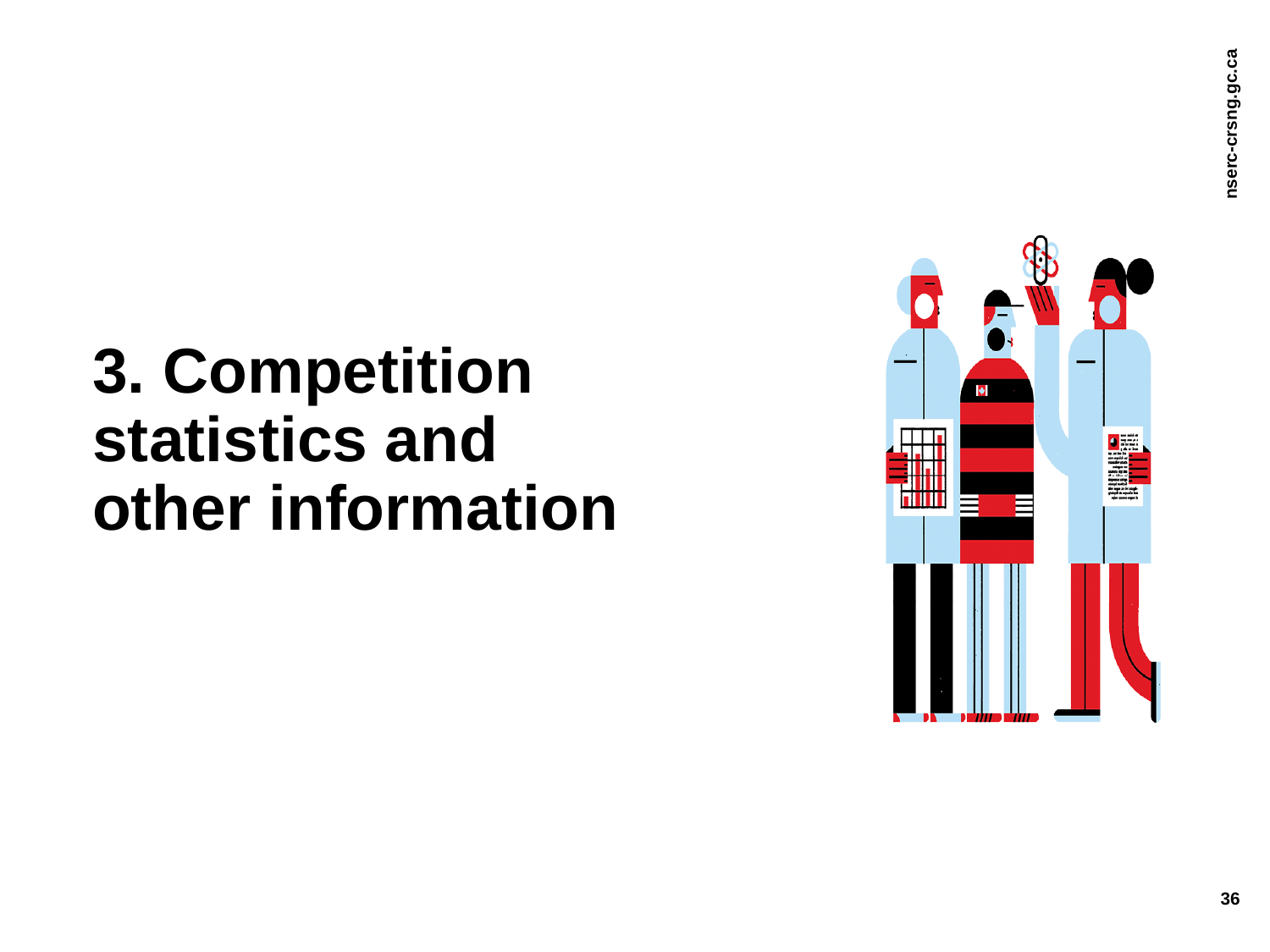# **Competition Statistics**

|                                  | 2017 | 2018 | 2019 | 2020 | 2021 | 2022       |
|----------------------------------|------|------|------|------|------|------------|
| LOIS<br>received:                | 114  | 112  | 126  | 125  | 118  | 123        |
| Candidates<br>invited:           | 53   | 55   | 50   | 55   | 38   | 43         |
| <b>Applications</b><br>received: | 51   | 53   | 50   | 53   | 37   | 42         |
| Grants<br>awarded:               | 17   | 18   | 18   | 15   | 13   | <b>TBD</b> |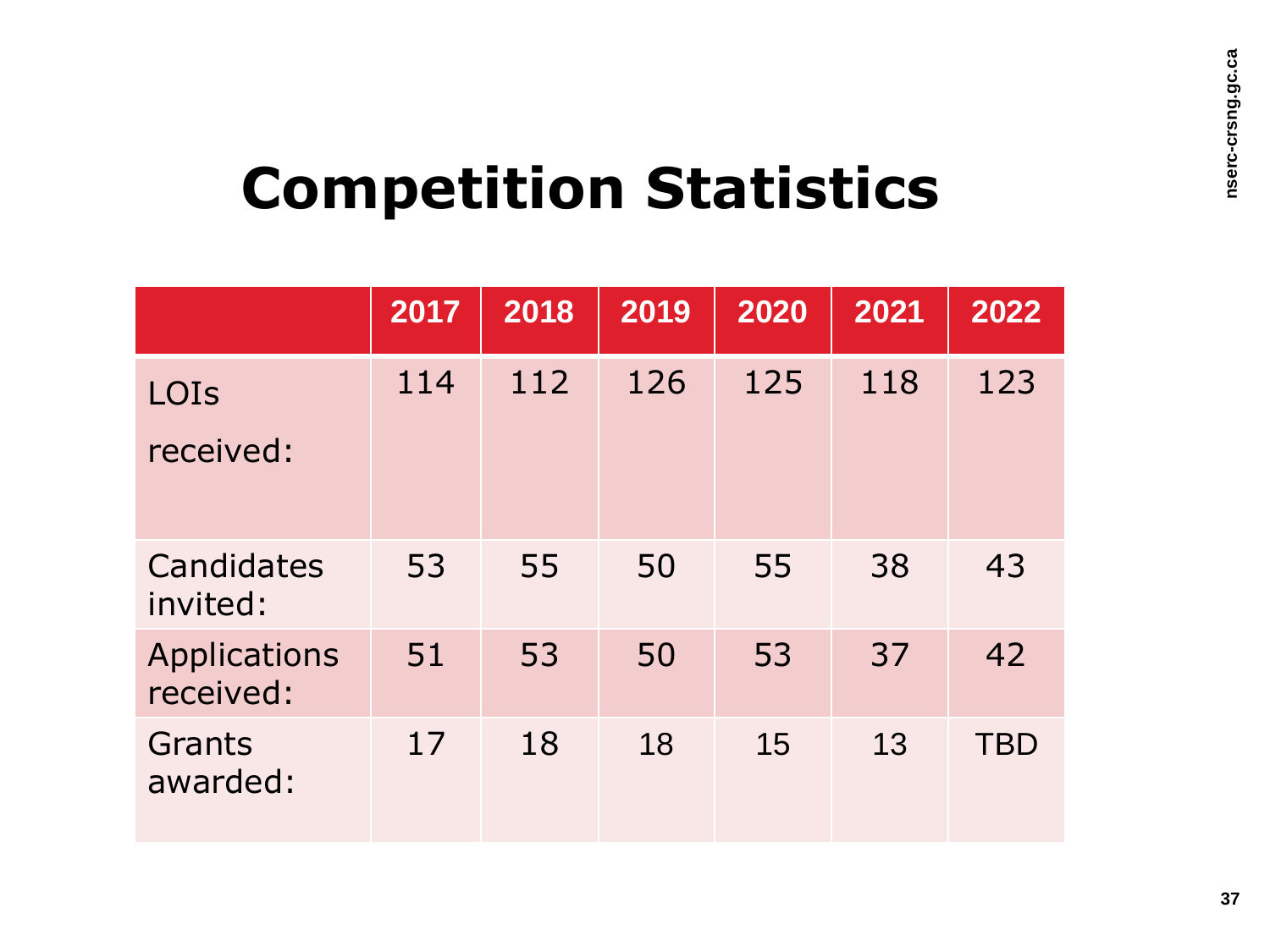#### Other information

# **Important Dates**

- 
- 
- 
- 
- 

• March/April 2022: Letter of Intent deadline (Univ.) • May 1, 2022: Letter of Intent deadline (NSERC) • June 30, 2022: Invitation to submit an application • September 22, 2022: Application deadline (NSERC) • March 2023: Notification of results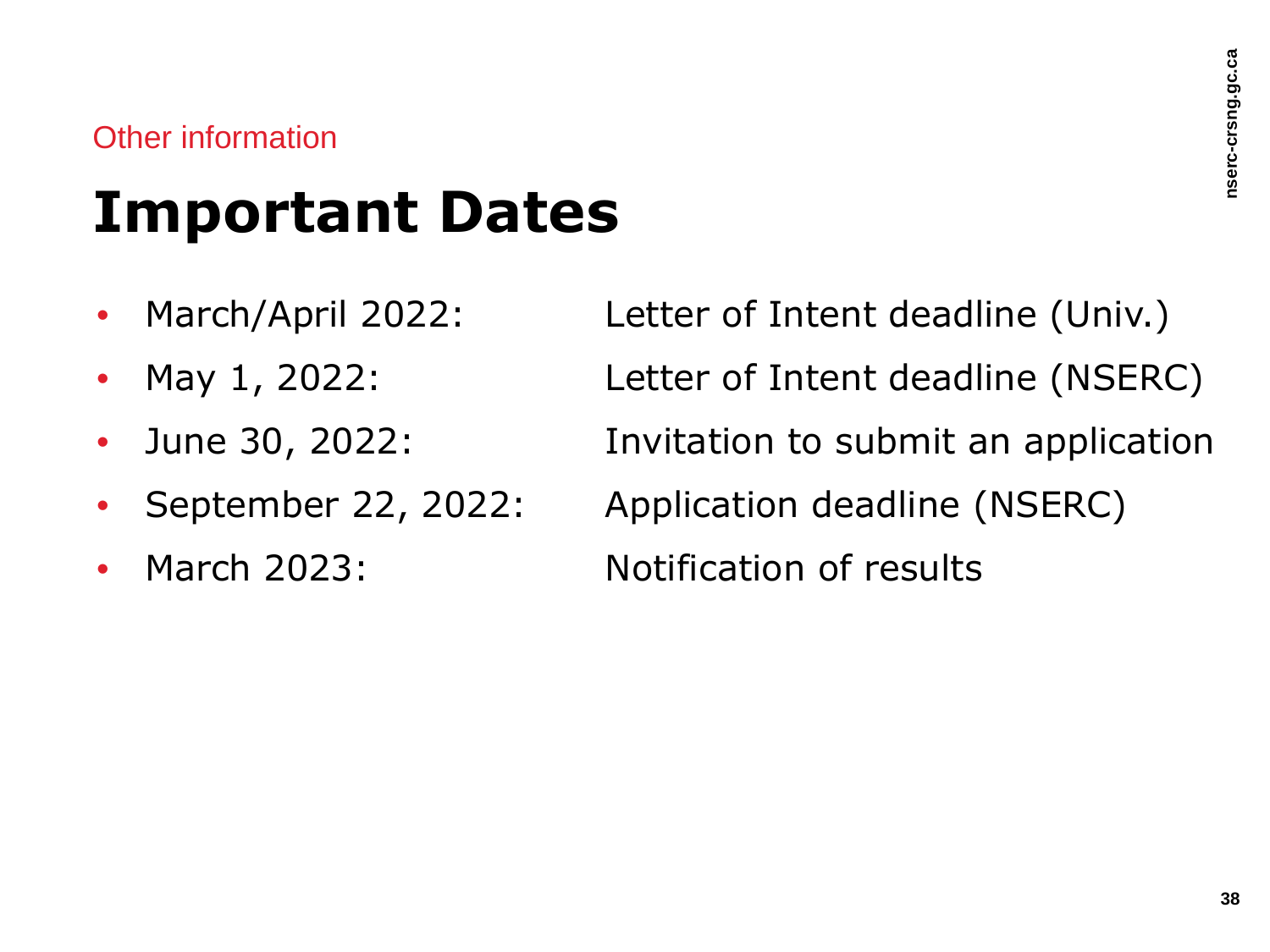### **CREATE** Program description:

[http://www.nserc](http://www.nserc-crsng.gc.ca/professors-professeurs/grants-subs/create-foncer_eng.asp)[crsng.gc.ca/professors](http://www.nserc-crsng.gc.ca/professors-professeurs/grants-subs/create-foncer_eng.asp)[professeurs/grants](http://www.nserc-crsng.gc.ca/professors-professeurs/grants-subs/create-foncer_eng.asp)[subs/create](http://www.nserc-crsng.gc.ca/professors-professeurs/grants-subs/create-foncer_eng.asp)[foncer\\_eng.asp](http://www.nserc-crsng.gc.ca/professors-professeurs/grants-subs/create-foncer_eng.asp)

| Francais                                                                                              | Home | Contact Us                                           | <b>Help</b> | Search                                         | canada.ca |
|-------------------------------------------------------------------------------------------------------|------|------------------------------------------------------|-------------|------------------------------------------------|-----------|
| Home > Professors > Grants Programs Overview > Collaborative Research and Training Experience Program |      |                                                      |             |                                                |           |
| <b>Professors</b>                                                                                     |      | C Back B Print C Bookmark A Larger A Smaller G Share |             |                                                |           |
| <b>Grants Programs</b>                                                                                |      |                                                      |             | Callaboustive Because and Tuaining Evangelance |           |

#### **Professors**

**M. Site Man** 

#### **Grants Programs Collaborative Research and Training Experience Overview Program** Innovation **Chairs and Faculty Overview Support Overview Duration** Up to six years **Research Tools and** Instruments and Up to \$150,000 in the first year and up to \$300,000 for up Infrastructure Value to five subsequent years, for a maximum of \$1.65M over 6 Programs years. **Direct Deposit** May 1 (Letter of Intent) **Application Deadline Resource Videos** September 22 (Application if invited to apply) **Contact Newsletter Letter of Intent Frequently Asked** Form 100 (Personal Data Form) for the applicant Questions Form 187 - Letter of Intent to apply for a Collaborative Eligibility Research and Training Experience Program Application Deadlines and Application (if invited to apply) Notification of **Decision Application** Form 100 (Personal Data Form) for the applicant **Procedures** Policies and Form 100 or Canadian Common CV (CCV) for up to Guidelines 10 co-applicants **Tri-Agency Financial** Form 102 - Application for a Collaborative Research **Administration** Guide and Training Experience Program Grant Summary of To create or access an application, select On-line System Changes Login. To view forms and instructions, select PDF Forms **Discovery Grants** and Instructions. **Information Centre** See below **How to Apply Grants Information** For More Information Consult the Contact List **Sessions** A World of **Discoveries Important Information Site Tools** Frequently Asked Questions **A** RSS

\* Competition Results